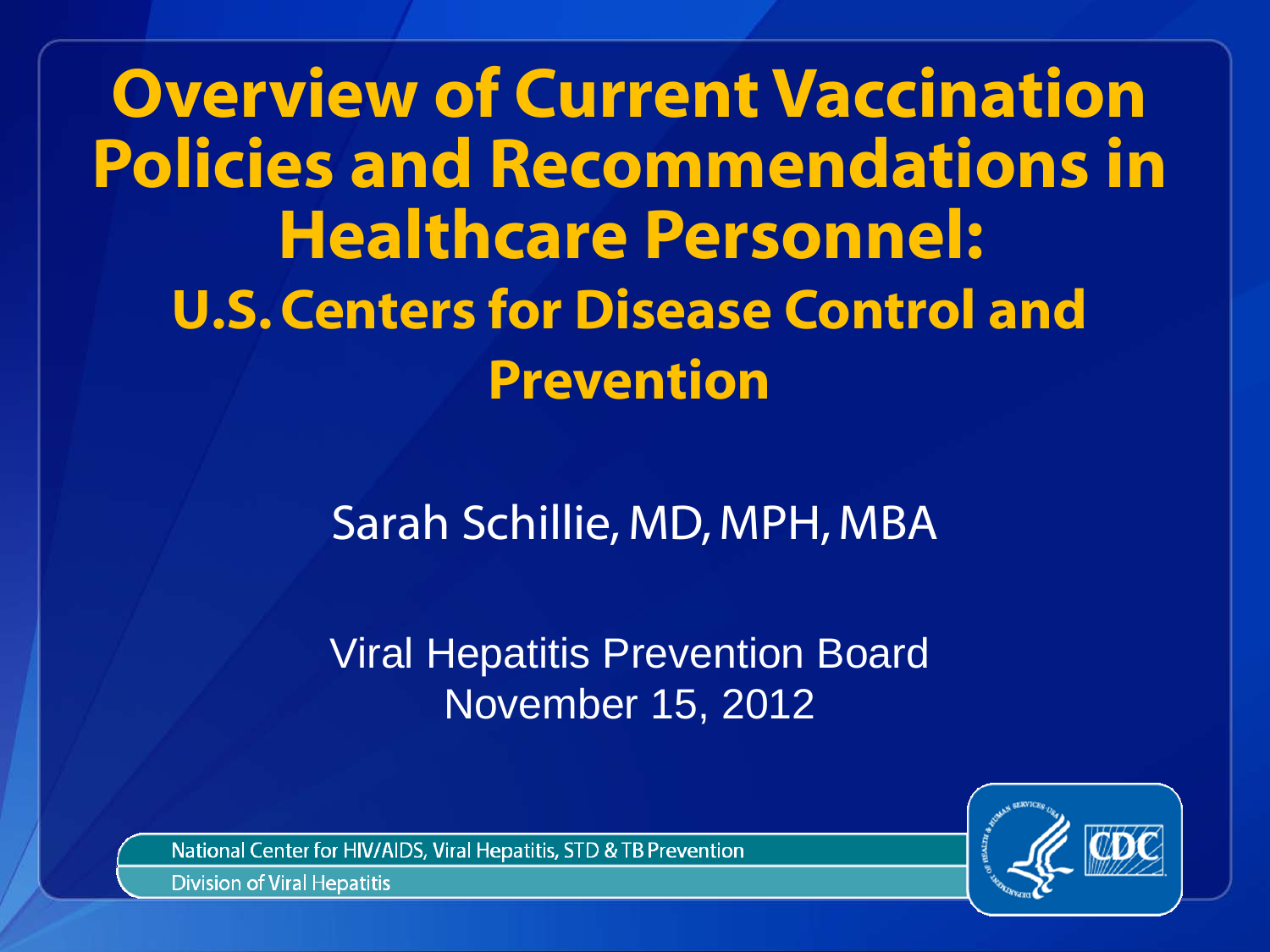# **Recommendations for Immunization of Healthcare Personnel (HCP)1**



Morbidity and Mortality Weekly Report November 25, 2011

Immunization of Health-Care Personnel Recommendations of the Advisory Committee on **Immunization Practices (ACIP)** 





U.S. Department of Health and Human Services anters for Disease Control and Prevention

1Immunization of Health-Care Personnel: Recommendations of the Advisory Committee on Immunization Practices (ACIP). November 25, 2011/60(RR07);1-45.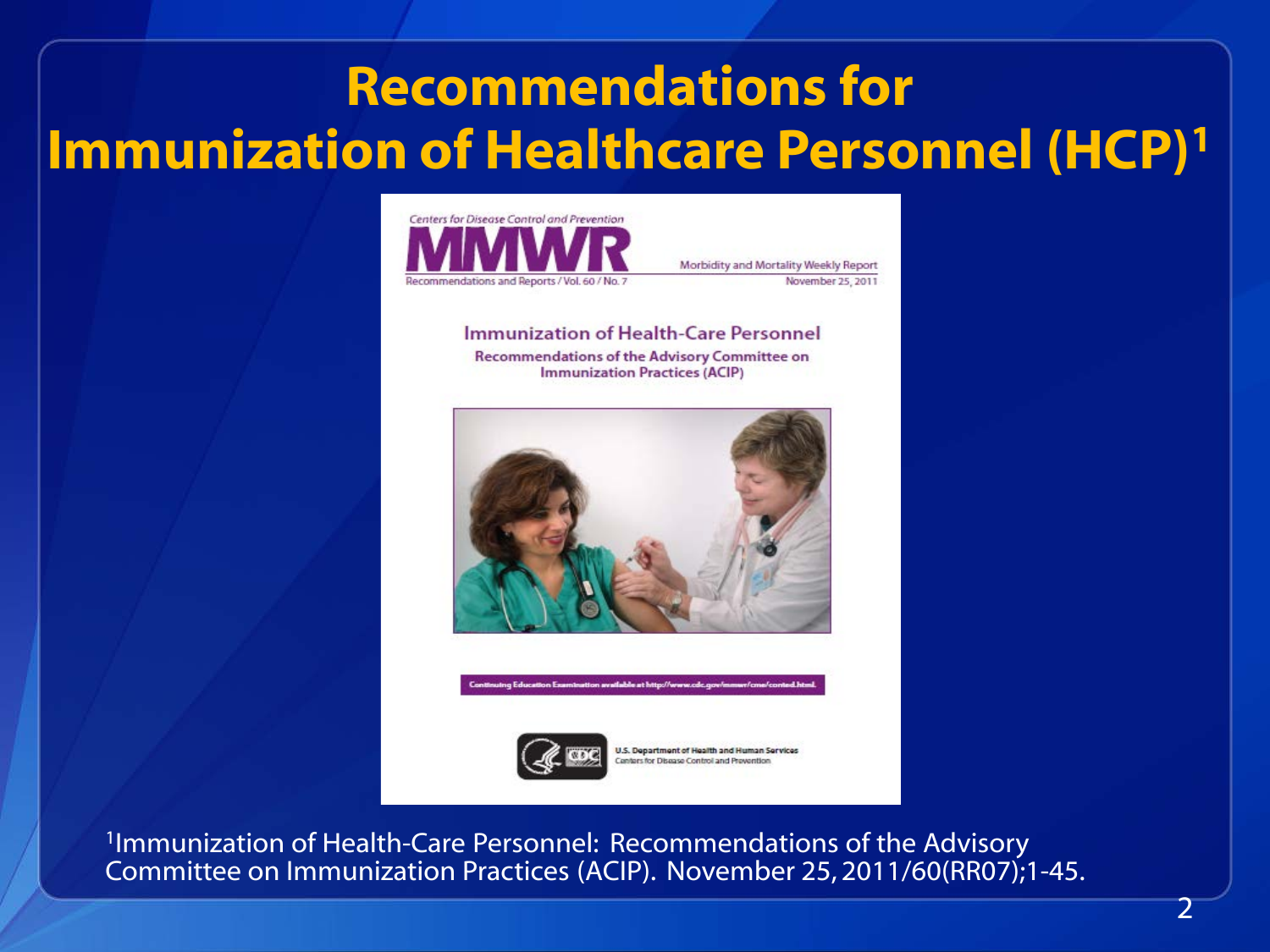## **Vaccines Recommended for HCP**

| <b>Disease</b>     | <b>Primary schedule and</b><br><b>booster</b>                                            | Indication(s)                                                                                                                                          |
|--------------------|------------------------------------------------------------------------------------------|--------------------------------------------------------------------------------------------------------------------------------------------------------|
| <b>Hepatitis B</b> | 3 doses: First two doses 4<br>weeks apart, 3 <sup>rd</sup> dose 5<br>months after second | HCP at risk for blood or body fluid exposure                                                                                                           |
| Influenza          | Annual                                                                                   | <b>All HCP</b>                                                                                                                                         |
| <b>Measles</b>     | 2 doses: $\geq$ 28 days apart                                                            | All HCP who lack presumptive evidence of<br>immunity; consider for those born before 1957                                                              |
| <b>Mumps</b>       | 2 doses: $\geq$ 28 days apart                                                            | All HCP who lack presumptive evidence of<br>immunity; consider for those born before 1957                                                              |
| <b>Rubella</b>     | 1 dose (most HCP receive 2<br>doses of MMR)                                              | All HCP who lack presumptive evidence of<br>immunity (birth before 1957 NOT acceptable<br>evidence of immunity for women who could<br>become pregnant) |
| <b>Pertussis</b>   | 1 dose (with Tdap; Td every<br>10 years)                                                 | <b>All HCP</b>                                                                                                                                         |
| <b>Varicella</b>   | 2 doses administered 4-8<br>weeks apart if $\geq$ 13 years old                           | HCP who lack evidence of immunity                                                                                                                      |
|                    |                                                                                          |                                                                                                                                                        |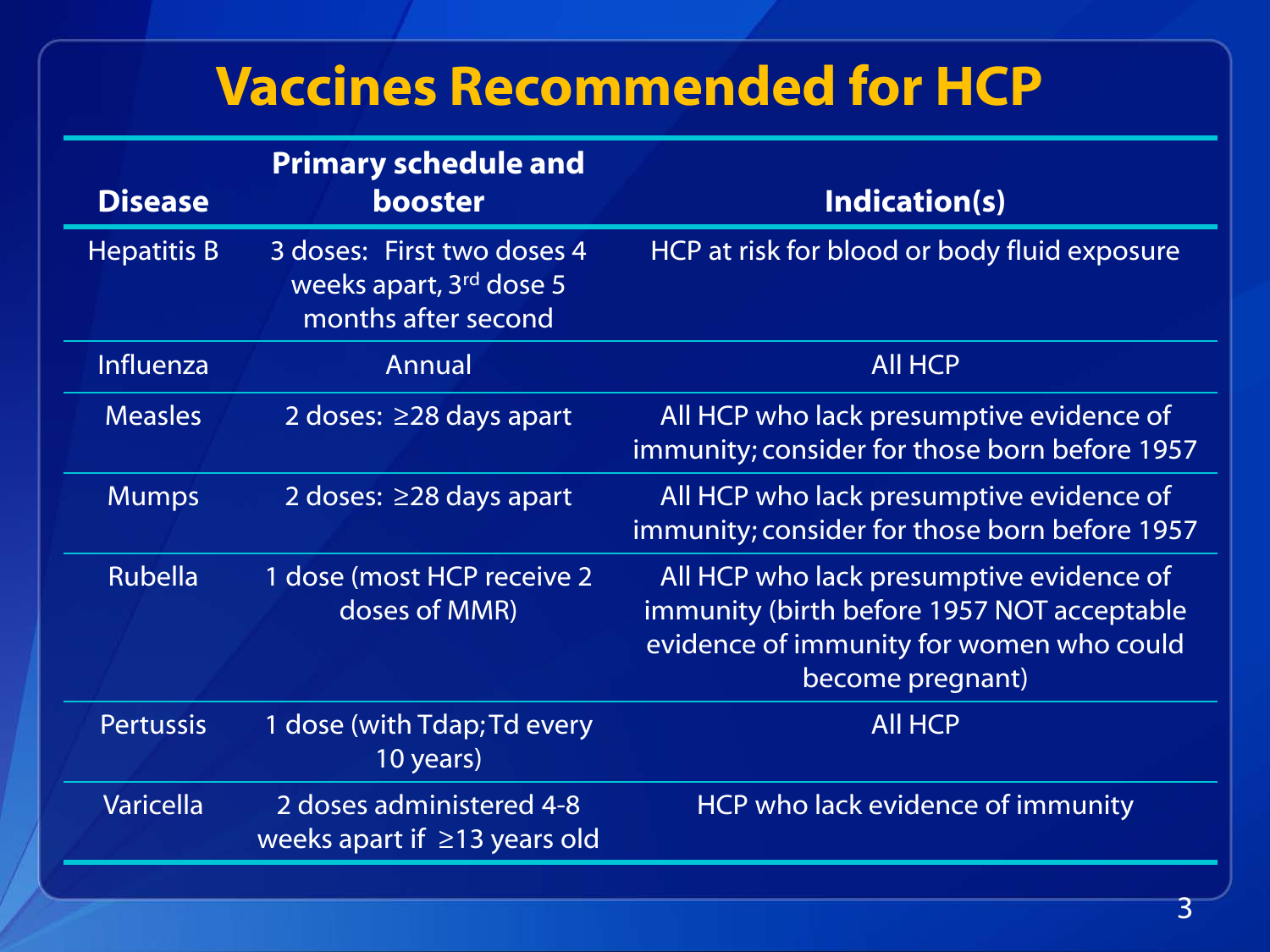## **Vaccines Recommended for HCP in Certain Circumstances**

| <b>Disease</b>       | <b>Primary schedule and booster</b>                                                                                                                                                                 | Indication(s)                                                                                   |
|----------------------|-----------------------------------------------------------------------------------------------------------------------------------------------------------------------------------------------------|-------------------------------------------------------------------------------------------------|
| Meningococcal        | Quadrivalent conjugate vaccine for HCP<br>ages 19-54 years; quadrivalent<br>polysaccharide vaccine for HCP ages ≥55<br>years<br>1 dose; booster dose in 5 years if HCP<br>remains at increased risk | Microbiologists who<br>might routinely be<br>exposed to N.<br>meningitidis                      |
| <b>Typhoid fever</b> | IM vaccine: 1 dose, booster every 2 years<br>Oral vaccine: 4 doses on alternate days;<br>manufacturer recommends revaccination<br>with the entire 4-dose series every 5<br>years                    | <b>Workers</b> in<br>microbiology labs<br>who frequently<br>work with<br>Salmonella Typhi       |
| Polio (IPV)          | 2 doses 4-8 weeks apart, 3 <sup>rd</sup> dose 6-12<br>months after second dose                                                                                                                      | <b>HCP who have close</b><br>contact with<br>patients who might<br>be excreting<br>polioviruses |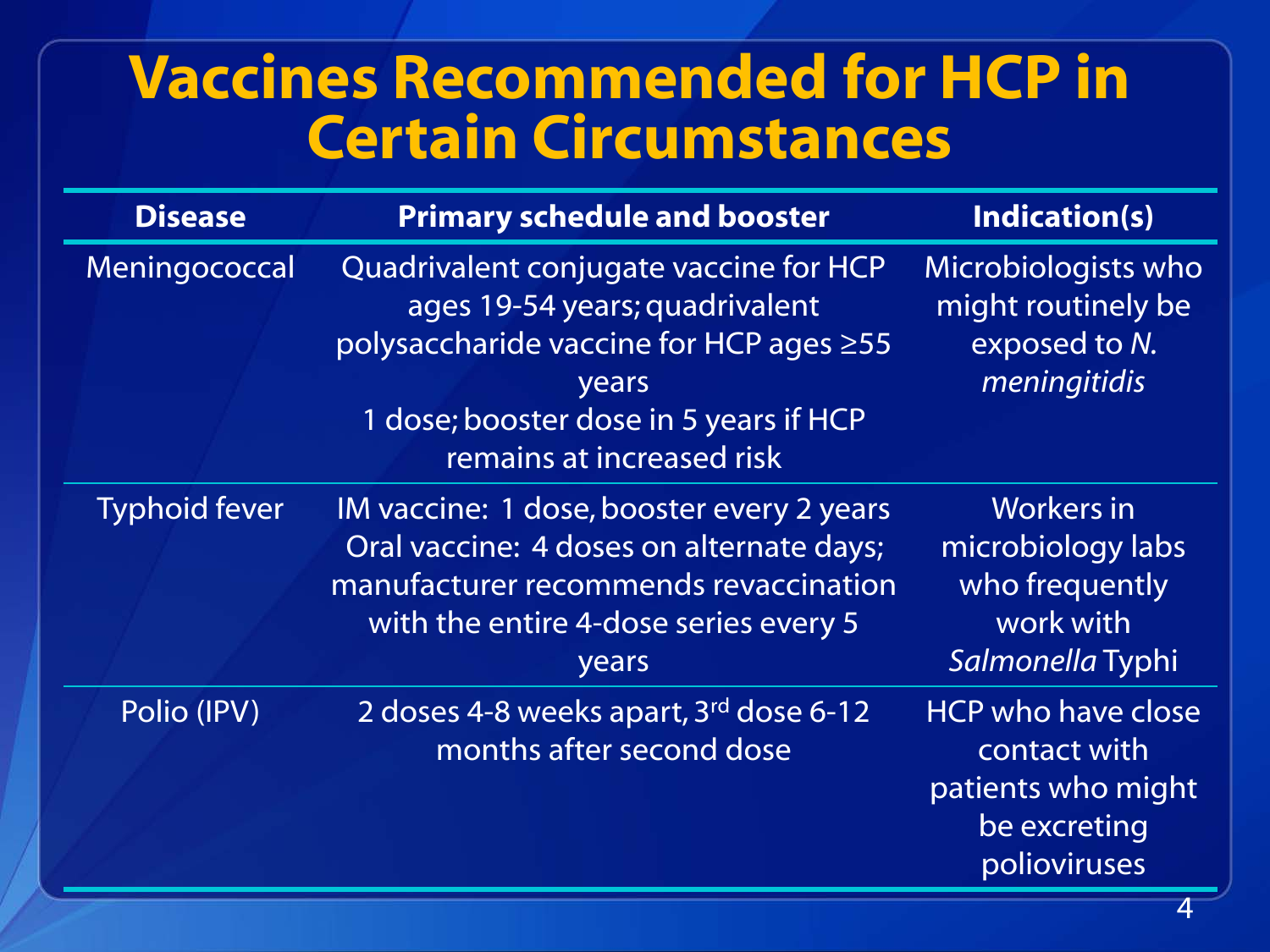# **Proof of Immunity for HCP**

| <b>Vaccine</b>     | <b>Birth before</b><br>1957 | <b>MDDx</b>      | + Serology                   | <b>Self</b><br><b>Report</b> | <b>Documented</b><br><b>Vaccination</b> |
|--------------------|-----------------------------|------------------|------------------------------|------------------------------|-----------------------------------------|
| <b>Hepatitis B</b> | <b>No</b>                   |                  | $>10$<br>mIU/mL <sup>4</sup> | <b>No</b>                    | $\checkmark$                            |
| Influenza          | <b>No</b>                   | <b>No</b>        | <b>No</b>                    | <b>No</b>                    | $\checkmark$                            |
| <b>Measles</b>     | $\checkmark$ 1              | Yes <sup>3</sup> | $\checkmark$                 | <b>No</b>                    | $\checkmark$                            |
| <b>Mumps</b>       | $\sqrt{1}$                  | Yes <sup>3</sup> | $\checkmark$                 | <b>No</b>                    | $\checkmark$                            |
| <b>Rubella</b>     | $\sqrt{1,2}$                | <b>No</b>        | $\checkmark$                 | <b>No</b>                    | $\sqrt{}$                               |
| <b>Pertussis</b>   | <b>No</b>                   | <b>No</b>        | <b>No</b>                    | <b>No</b>                    | $\sqrt{}$                               |
| <b>Varicella</b>   | <b>No</b>                   | <b>Yes</b>       | $\checkmark$                 | <b>No</b>                    | $\checkmark$                            |

<sup>1</sup> Consider immunization of HCP born before 1957, recommend during an outbreak 2All HCP of childbearing potential should be immunized 3Requires lab confirmation 4Obtain 1-2 months post last vaccine dose

Weber DJ, Schaffner W. ICHE 2011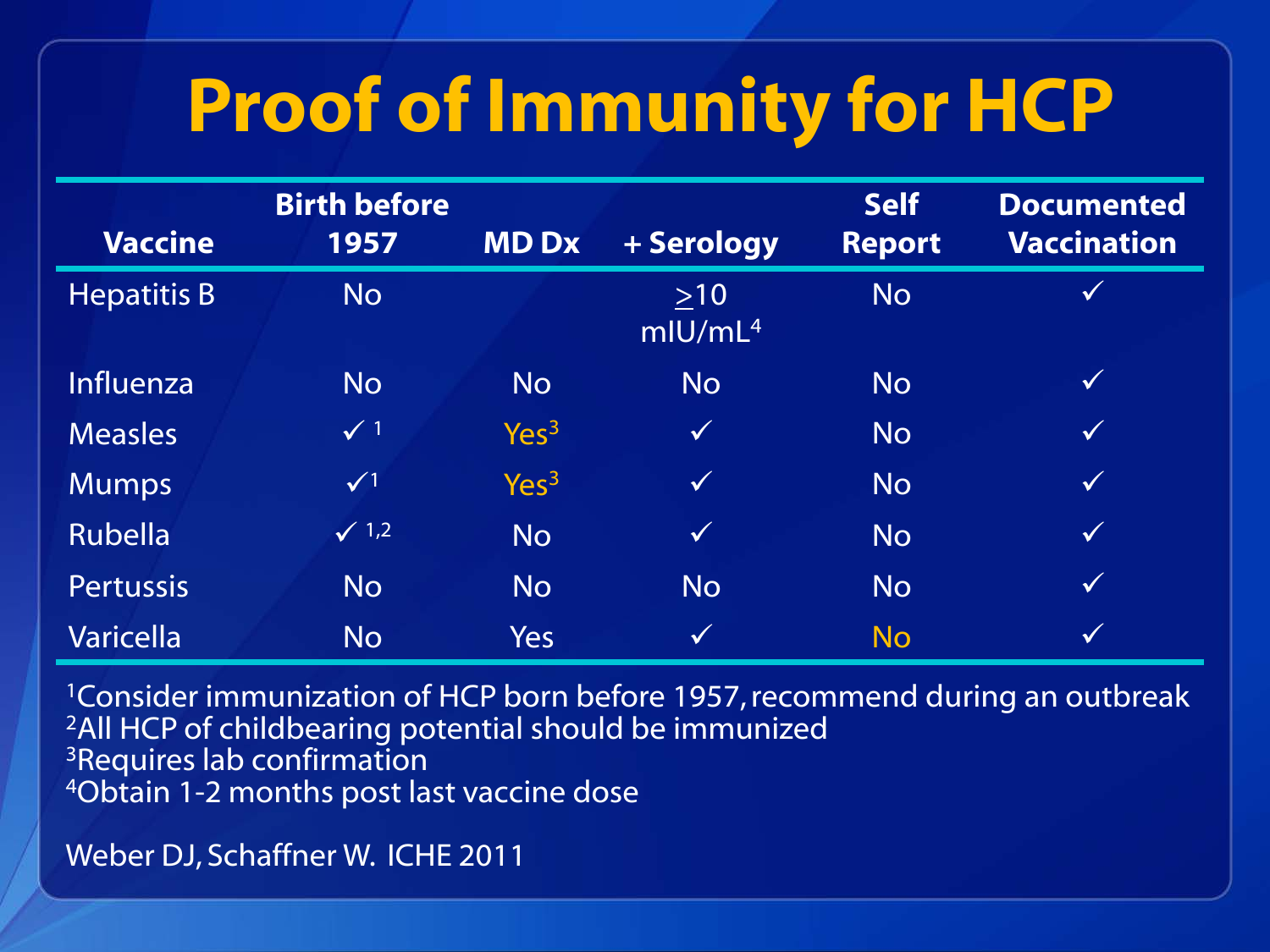# **HepB Vaccination**

 **≥3-dose series for all HCP with risk for blood and body fluid exposure (since 1982)**

Generally administered at 0, 1, and 6 months

| Single-antigen vaccines <sup>1</sup> |                |                        |        |                      | Combination vaccine <sup>1</sup> |
|--------------------------------------|----------------|------------------------|--------|----------------------|----------------------------------|
| Recombivax HB®                       |                | Engerix-B <sup>®</sup> |        | Twinrix <sup>®</sup> |                                  |
| <b>Dose</b>                          | Volume         | <b>Dose</b>            | Volume | <b>Dose</b>          | Volume                           |
| $10 \mu q$                           | $1 \text{ mL}$ | $20 \mu q$             | 1 mL   | $20 \mu g$           | <b>TmL</b>                       |

<sup>1</sup>A Comprehensive Immunization Strategy to Eliminate Transmission of Hepatitis B Virus Infection in the United States: Recommendations of the Advisory Committee on Immunization Practices (ACIP), Part II: Immunization of Adults. December 8, 2006/55(RR16);1-33.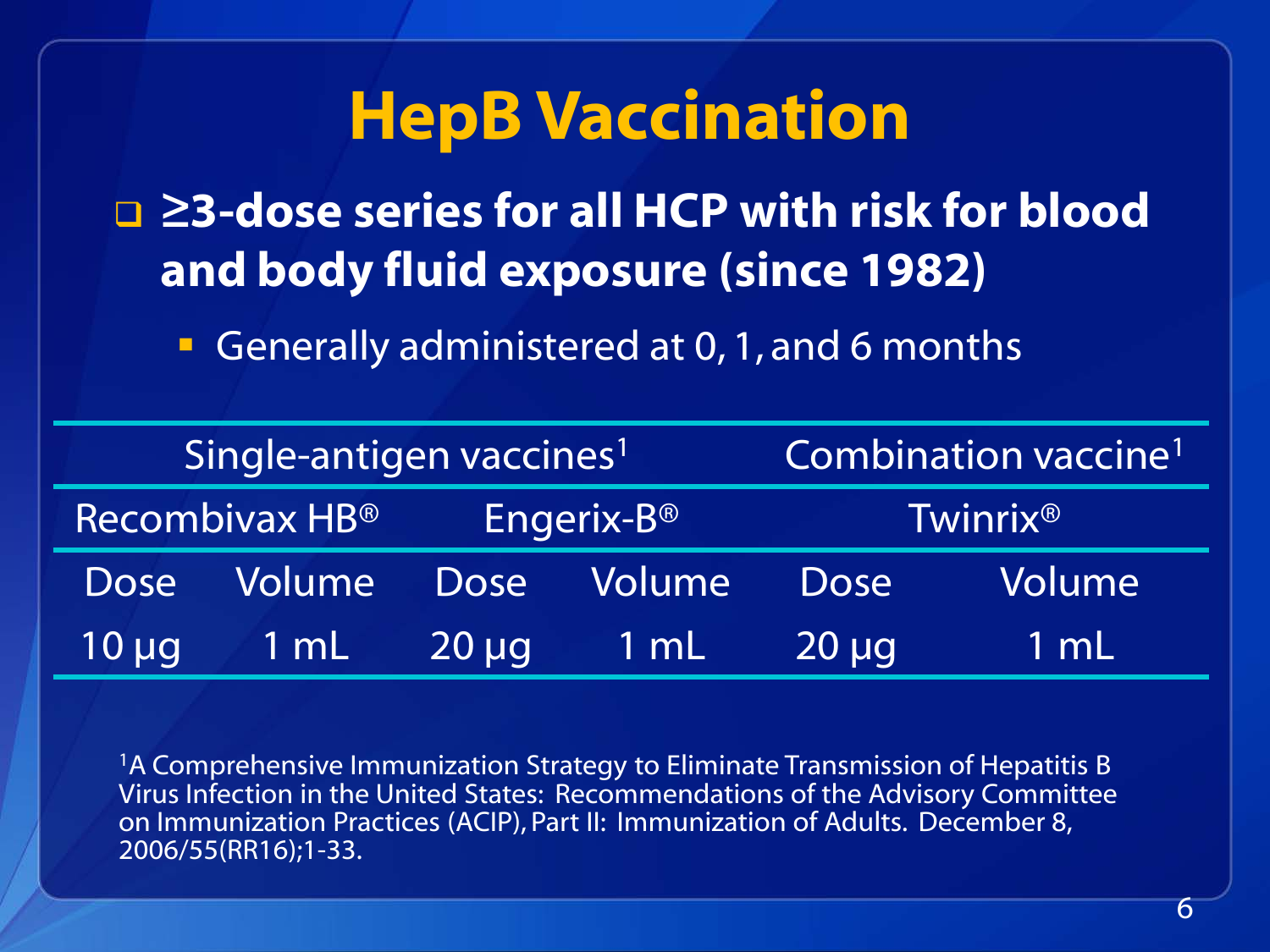# **Post-Vaccination Serologic Testing (PVS)**

- **Post-vaccination serologic testing (antibody to hepatitis B surface antigen [anti-HBs]) 1-2 months after last dose recommended for all HCP at high risk for blood and body fluid exposure (since ~1997)**
	- HCP with anti-HBs ≥10 mIU/mL:
		- No post-exposure prophylaxis for hepatitis B necessary, regardless of source patient's hepatitis B surface antigen (HBsAg) status
	- **HCP with anti-HBs <10 mIU/mL:** 
		- Revaccinate (1-3 doses), followed by PVS 1-2 months after last dose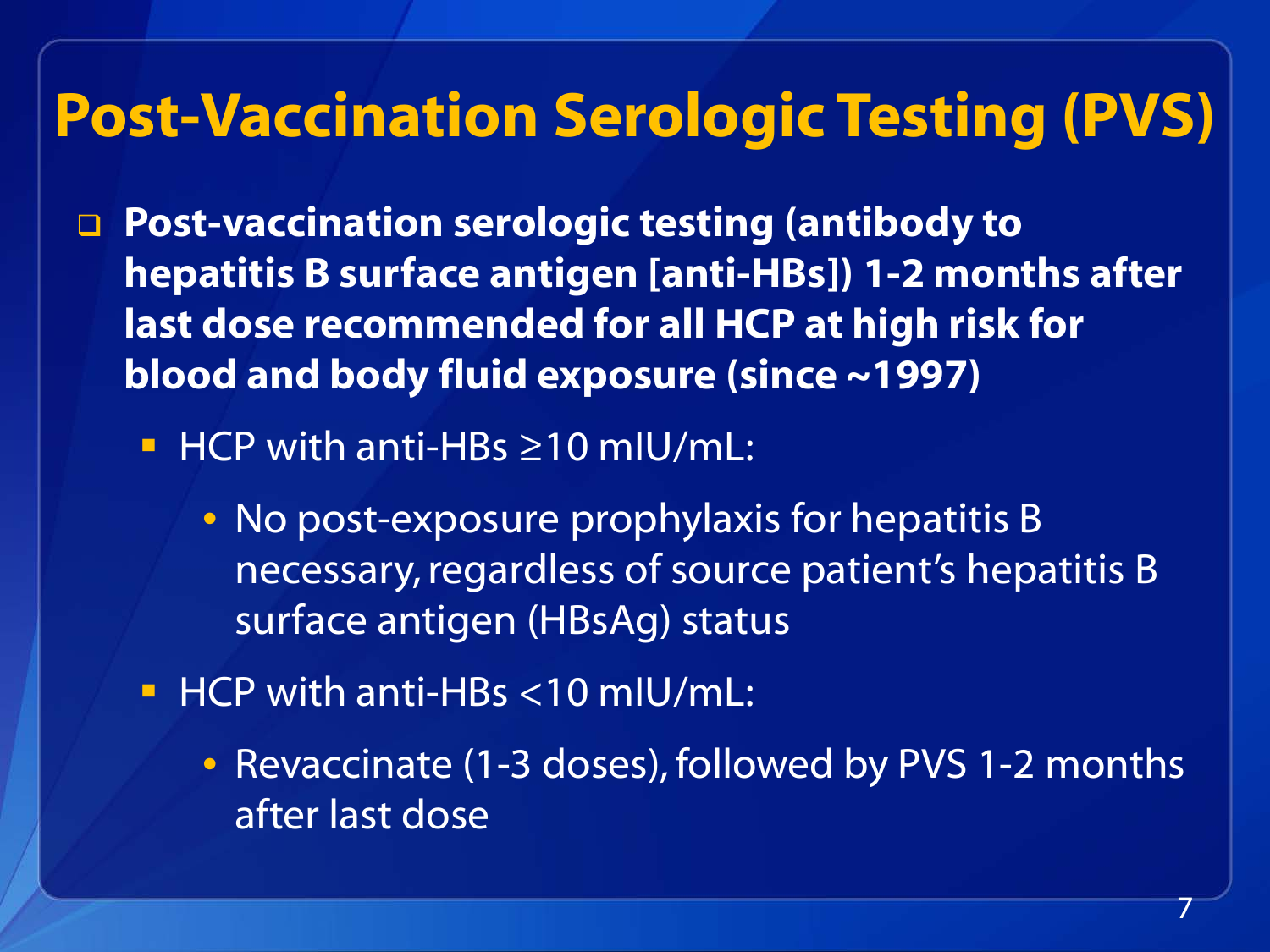## **Vaccine Non-Responders (anti-HBs <10 mIU/mL)**

- **>6 total doses HepB vaccine not recommended**
- **Vaccine non-responders (after 6 doses) should be tested to determine infection status**
	- **Hepatitis B surface antigen (HBsAg)**
	- **Antibody to hepatitis B core antigen (anti-HBc)**

 **Infected HCP (HBsAg-positive) who perform exposureprone procedures should seek counsel from a review panel regarding the procedures they can safely perform; they should not be excluded from work1**

1Updated CDC Recommendations for the Management of Hepatitis B Virus-Infected Health-Care Providers and Students. July 6, 2012/61(RR03);1-12.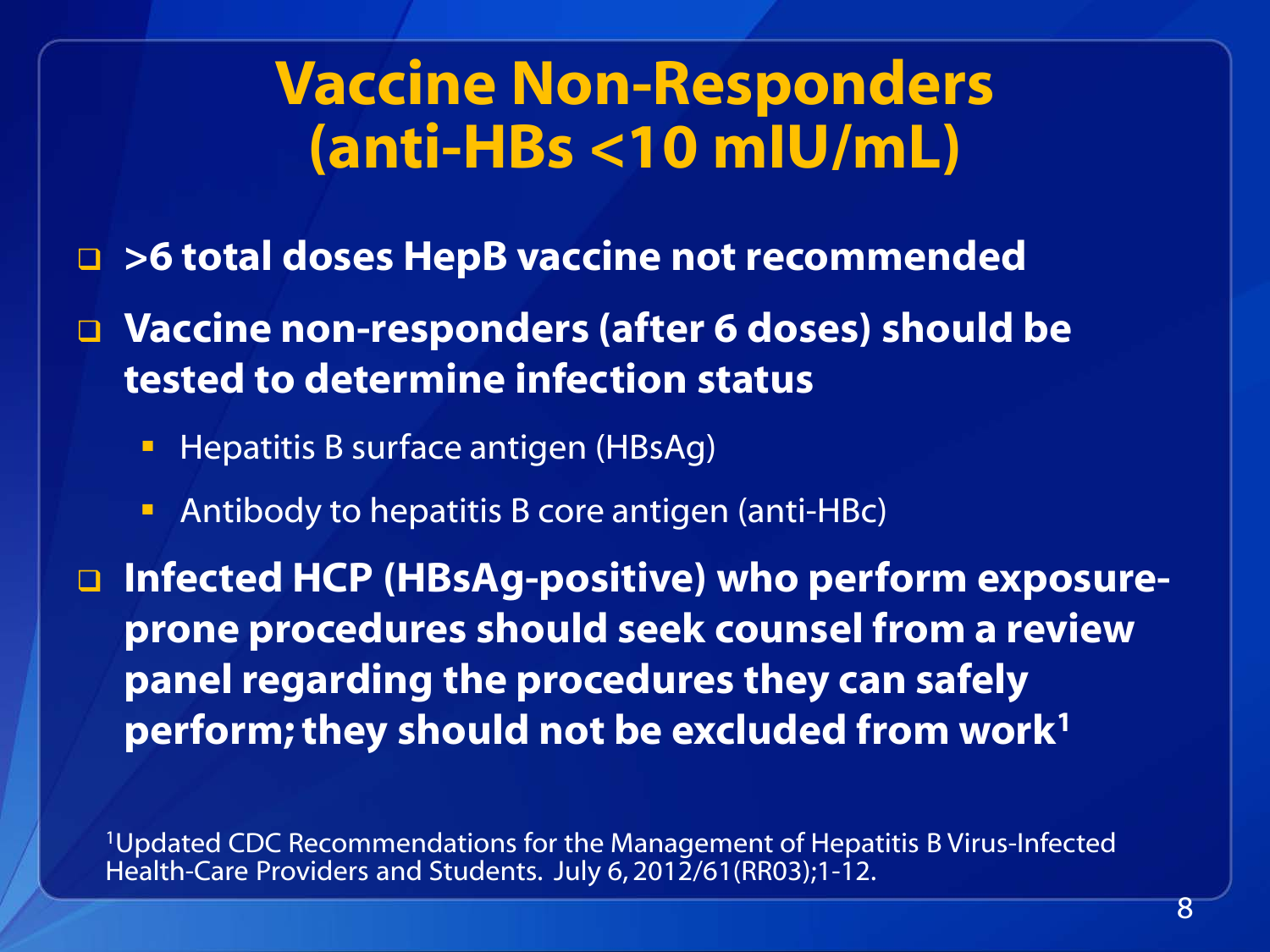# **Post-Exposure Prophylaxis**

## **Source patient HBsAg status1**

| <b>HCP vaccination and</b><br>response status $\overline{\mathbf{v}}$ | <b>Positive</b>                           | <b>Negative</b>      |
|-----------------------------------------------------------------------|-------------------------------------------|----------------------|
| Unvaccinated                                                          | HBIG x1, initiate<br>vaccination          | Initiate vaccination |
| <b>Previously vaccinated</b>                                          |                                           |                      |
| Known responder                                                       | No treatment                              | No treatment         |
| Known non-responder                                                   |                                           |                      |
| After 3 doses                                                         | <b>HBIG x1, initiate</b><br>revaccination | No treatment         |
| After 6 doses                                                         | <b>HBIG x2 (separated</b><br>by 1 month)  | No treatment         |

<sup>1</sup>If source patient has unknown HBsAg status but high-risk, HCP managed as if source patient HBsAg-positive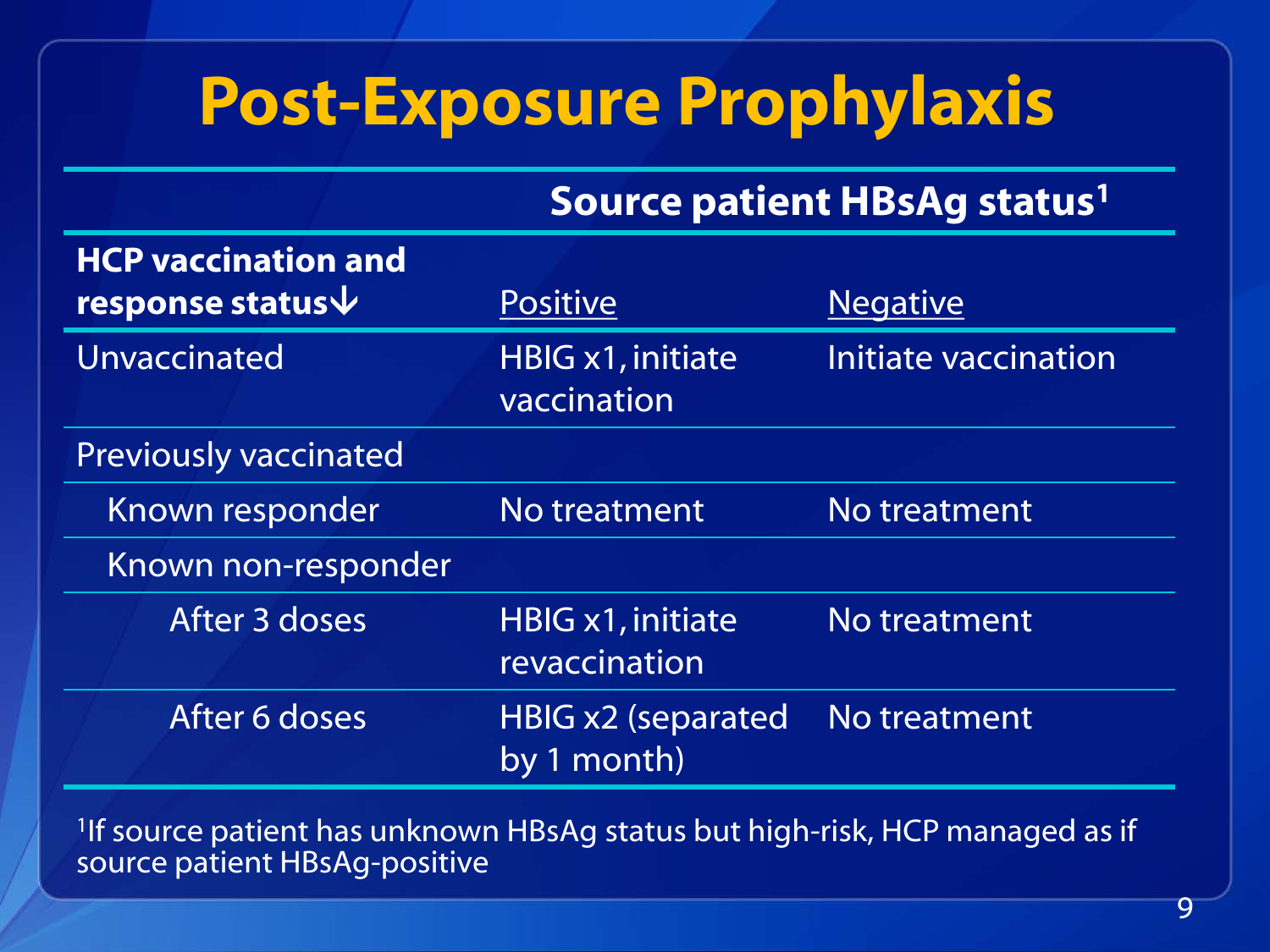# **Occupational Safety and Health<br>Administration (OSHA) Bloodborne Pathogens Standard**

 **States what employers must do to protect workers who are occupationally exposed to blood or other potentially infectious materials**

- **Offer HepB vaccine**
- **Post-exposure evaluation/prophylaxis** (immediately available)

**At no cost to worker**

**Unpaid trainees and volunteers not covered**

**Effective since 1992**

1http://www.osha.gov/pls/oshaweb/owadisp.show\_document?p\_table=INTERPRET ATIONS&p\_id=21010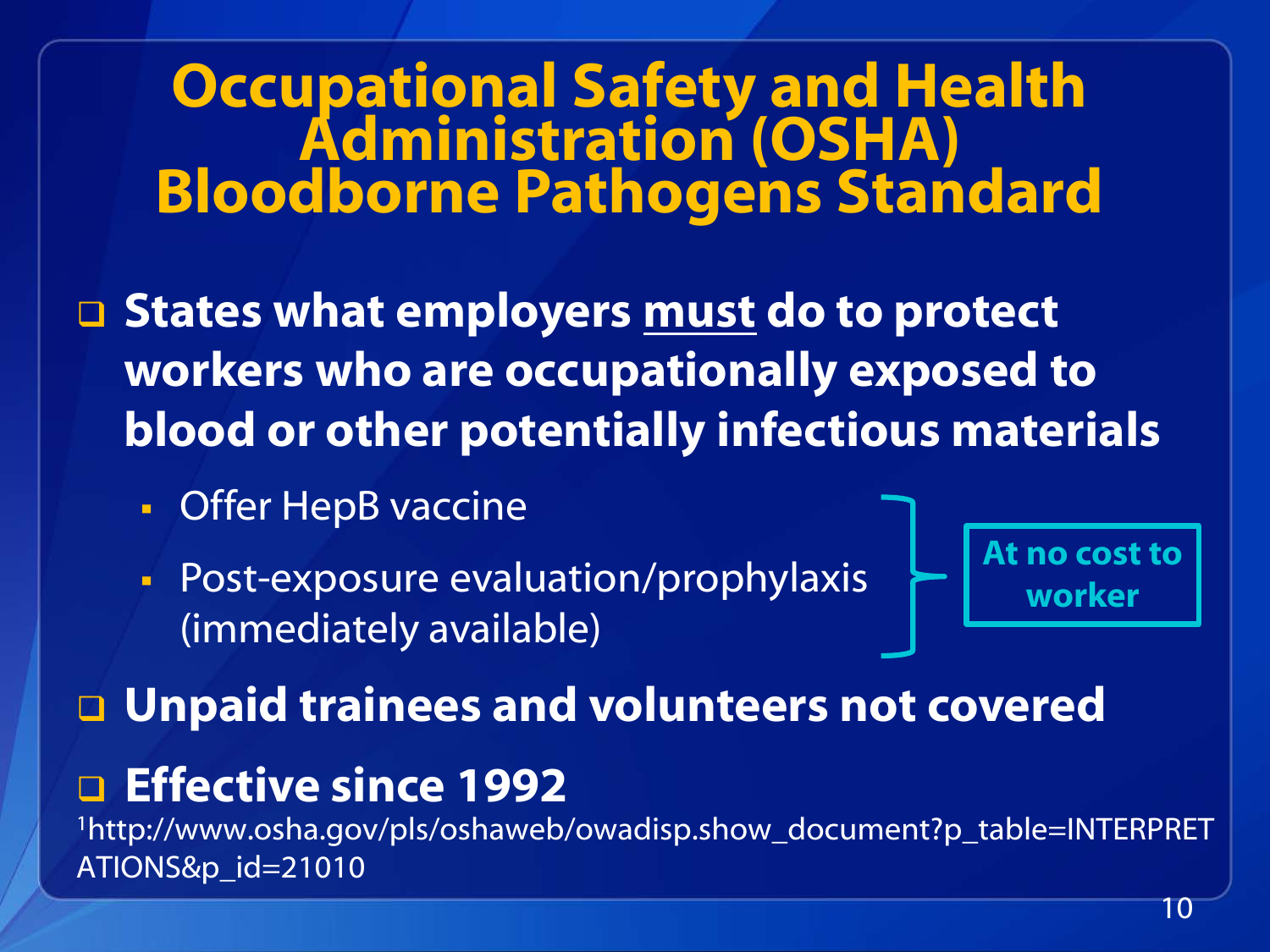# **Decline in Hepatitis B Infections among HCP**

# □ Hepatitis **B** infections among HCP:

- $-1983: 17,000$  cases estimated<sup>1</sup>
- <sup>2</sup> 2010: 263 cases estimated<sup>2</sup>

## **Decline attributed to:**

- **HepB** vaccination
- **Improvements in infection control**

1Beltrami 2000 <sup>2</sup>Surveillance data, considering that occupational history was assessed for 43.6% of cases and using a correction factor of 10.5 to account for underreporting and asymptomatic infection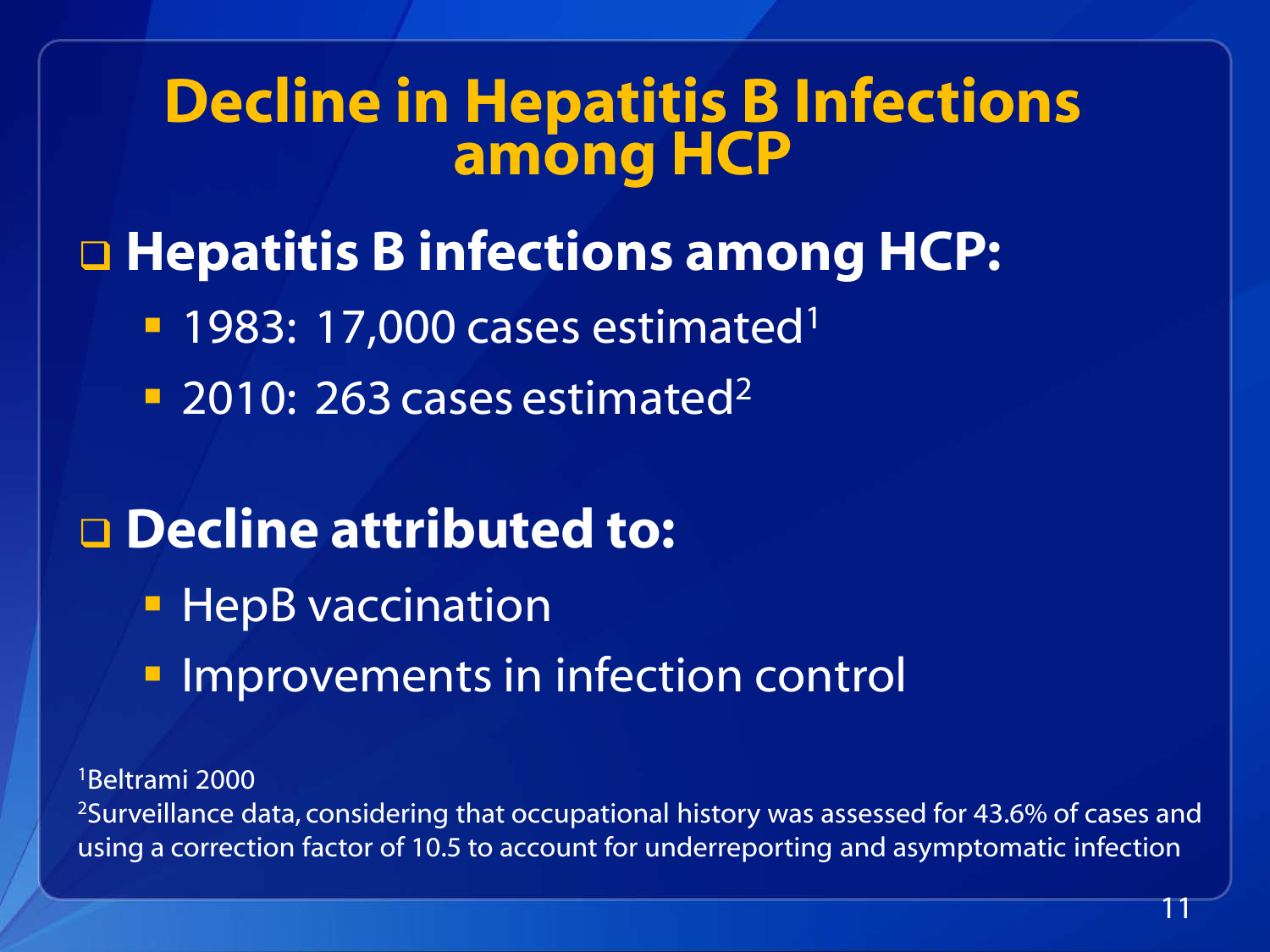## **Proportion of HCP who Received HepB Vaccine by Patient Contact Status — NHIS, 2010**



NHIS=National Health Interview Survey, provided by K. Byrd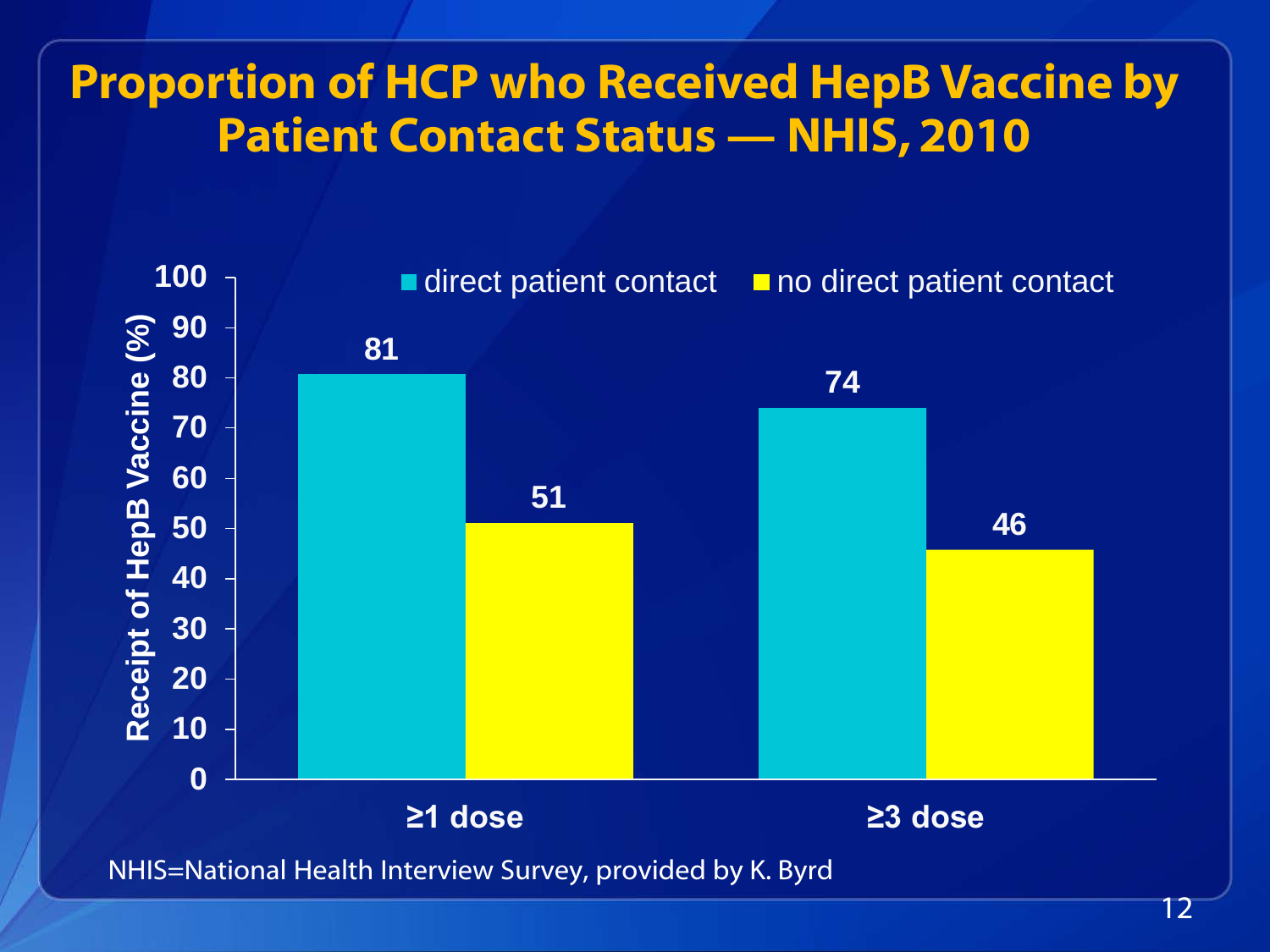# **Risk and Reporting of Occupational Blood and Body Fluid Exposures**

|                                                                                                          | <b>Non-Trainee</b> | <b>Trainee</b> |
|----------------------------------------------------------------------------------------------------------|--------------------|----------------|
| <b>Risk (annual)</b>                                                                                     |                    |                |
| Percutaneous injury <sup>1</sup>                                                                         | 10%                | 18%            |
| Mucosal exposure <sup>2</sup><br><b>Proportion of</b><br>exposures reported<br>to occupational<br>health | 13%                | 22%            |
| Percutaneous injury <sup>1</sup>                                                                         | 54%                | 54%            |
| Mucosal exposure <sup>2</sup>                                                                            | 17%                | 17%            |

13 1Needlesticks, cuts, or bites 2Blood or body fluid contact with mucus membranes or non-intact skin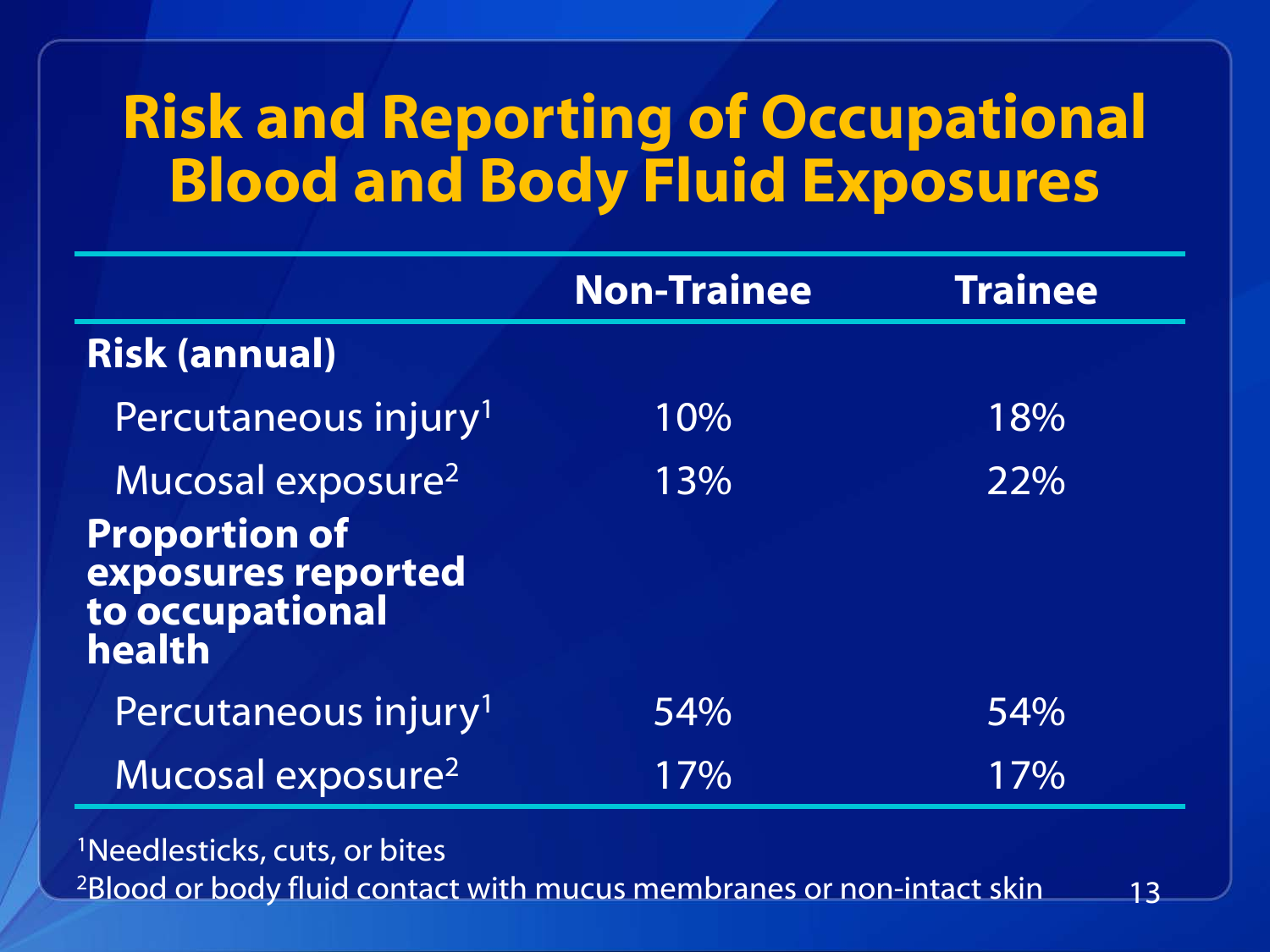# **Acute Hepatitis B Surveillance — NNDSS,2005-2010**

**203 cases among HCP1 reported to CDC**

□ HepB vaccination determined through routine **surveillance question: "Has this patient ever received the three dose series of Hepatitis B vaccine?"**

**Additional** 

**information** 

**67/88 (76%)**

- Yes: 39 (19.2%)
- Unknown: 49 (24.1%)
- $\blacksquare$  No: 115 (56.7%)

NNDSS=National Notifiable Diseases Surveillance System 1Occupational history assessed for a subset of cases (e.g., 46.0% and 43.6% of cases for 2009 and 2010, respectively).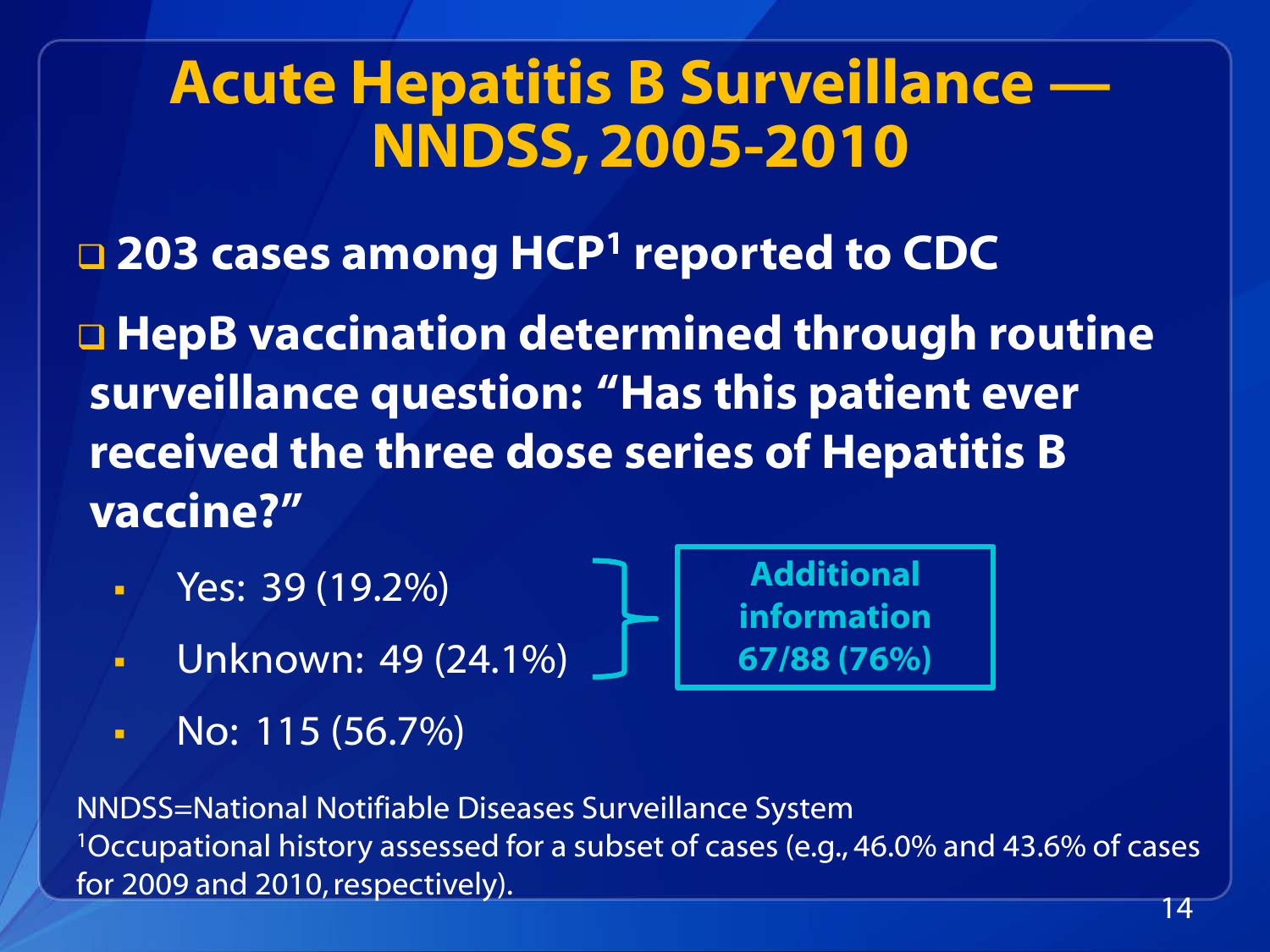# **203 Cases of Acute Hepatitis B among HCP Reported to CDC, 2005-2010**

- □ Mean age: 41.7 years, range: 18-69 years (n=203)
- Male: 40.4% (82/203)
- □ Accidental stick with needle/sharp object: 16.7% (28/168)<sup>1</sup>
- Other hepatitis B risk factor: 59.6%  $(121/203)^2$

1During 6 weeks – 6 months prior to illness; information on post-exposure prophylaxis not available

<sup>2</sup>Other risk factors consist of: contact with hepatitis case, receipt of dialysis, blood transfusion, men who have sex with men, injection drug use, multiple sexual partners, surgery, acupuncture, or tattoo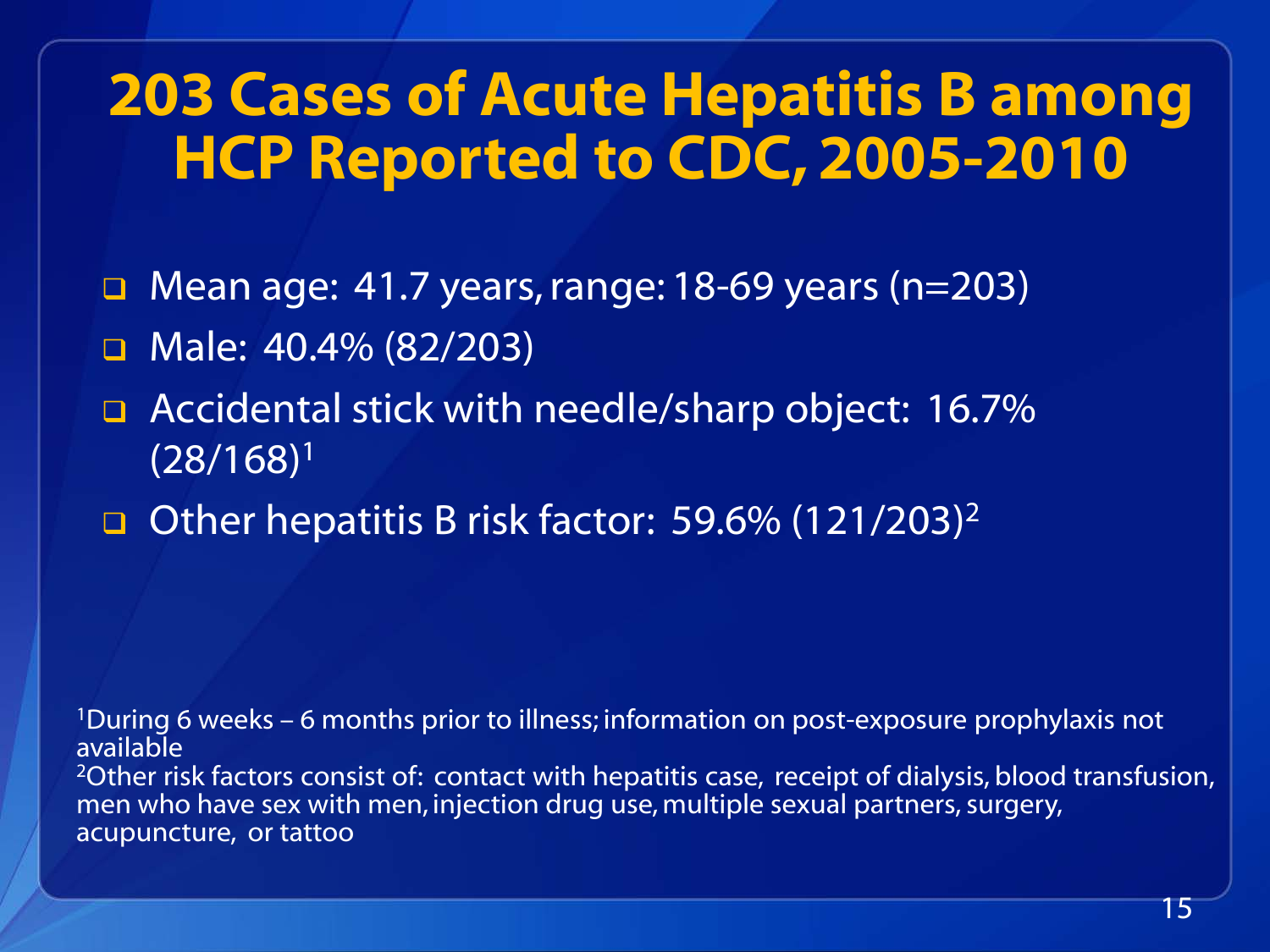# **203 Cases of Acute Hepatitis B among HCP Reported to CDC, 2005-2010, cont.**

 Hospitalized: 40.8% (75/184) Developed chronic infection: 37.5% (6/16) Died: 0% (0/151)

 $\Box$  Vaccinated: 19.2% (35/182)<sup>1</sup>

<sup>1</sup>Follow-up not attempted for 115 cases initially reported to have not received HepB vaccination series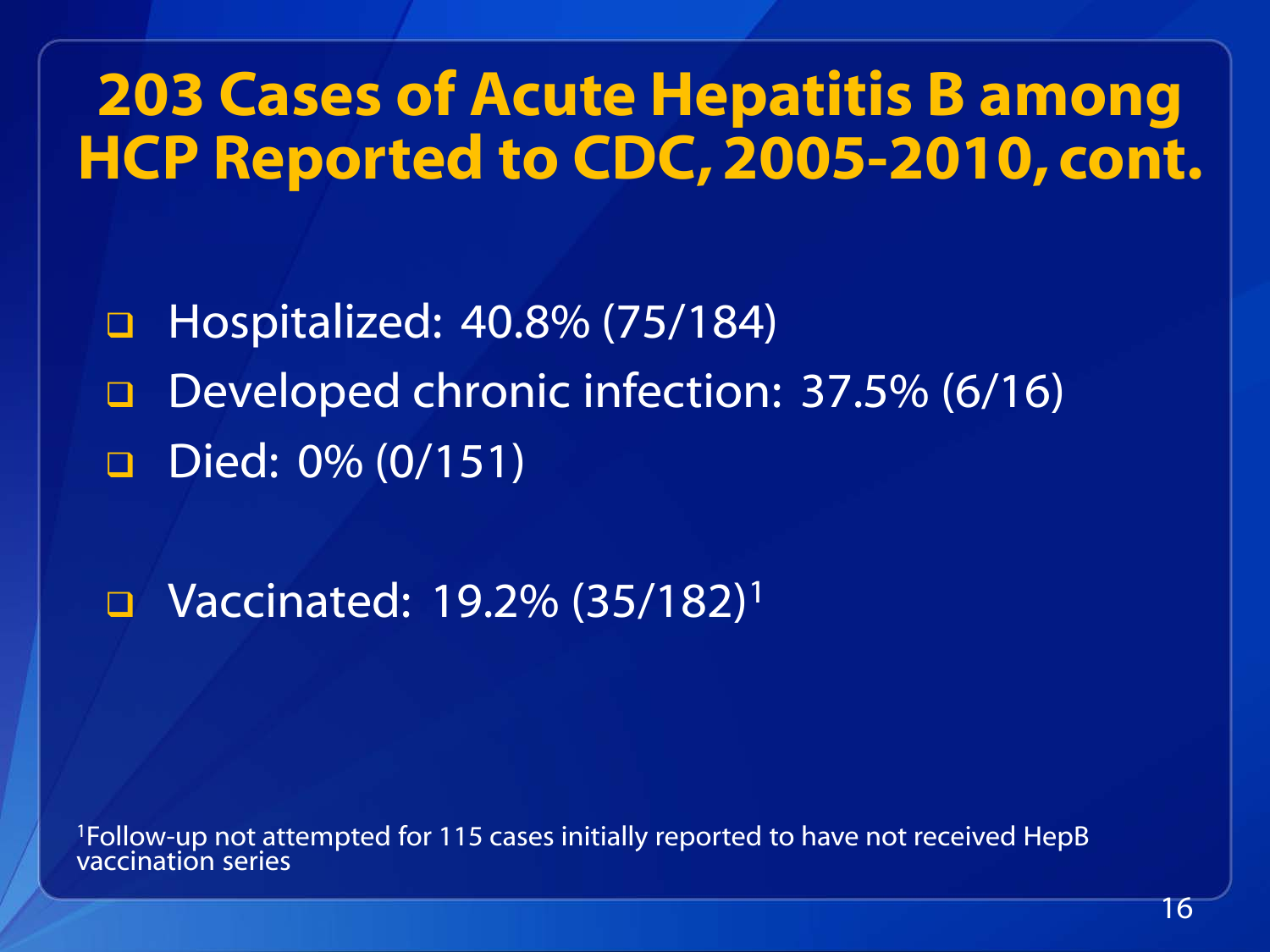## **Vaccination and PVS Testing Status among HCP with Acute Hepatitis B**



<sup>1</sup>7 with complete documentation of dates of vaccination; minimum dosing intervals heeded for 7 with complete documentation <sup>2</sup>4 of 8 with information developed chronic infection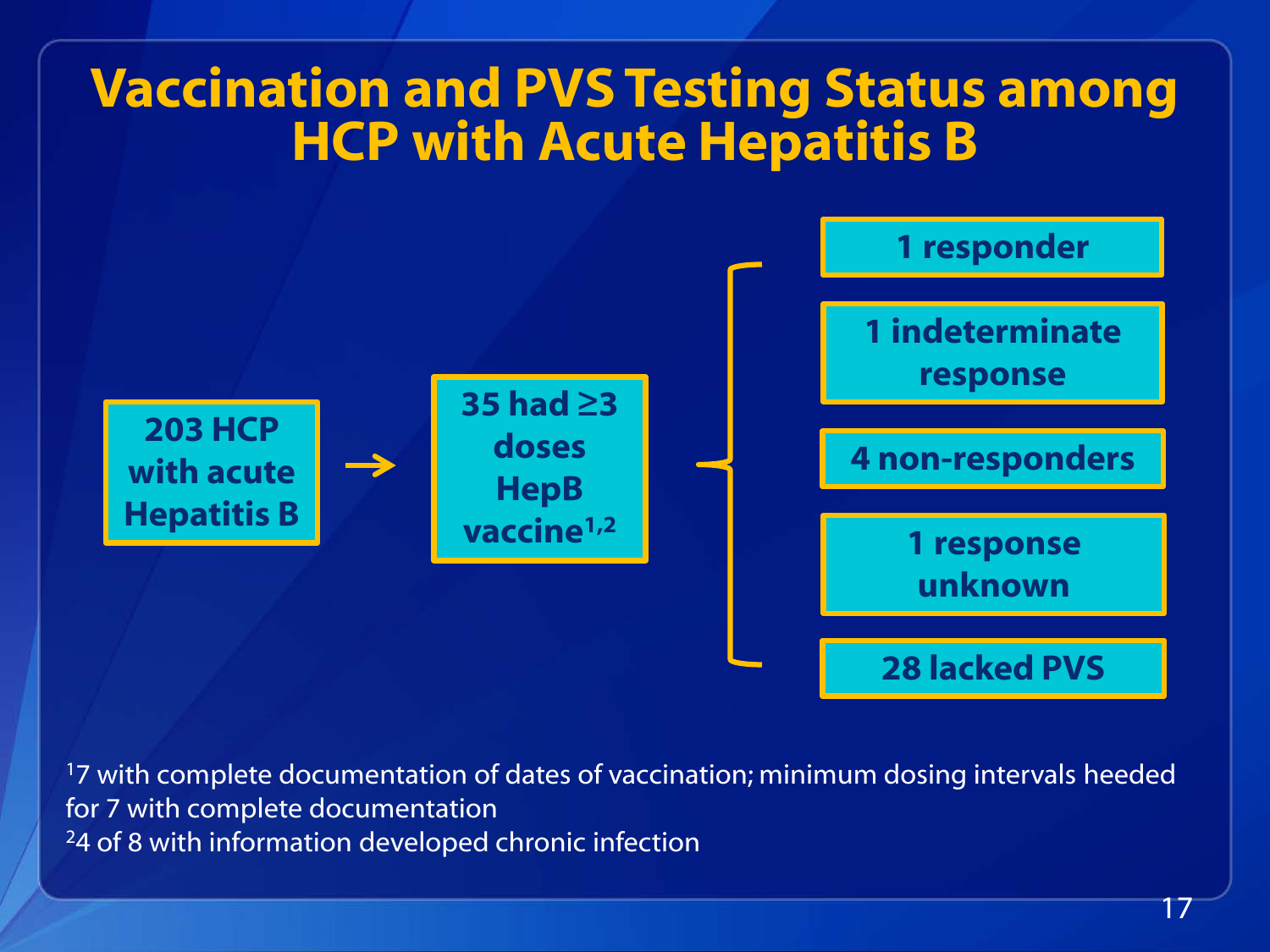# **Previously Vaccinated HCP**

 **Increasing proportion of HCP have received HepB vaccine series in remote past**

- 1991: Routine infant HepB vaccination (2011: ≥91% coverage for children aged 19-35 months<sup>1</sup>)
- 1999: Catch-up vaccination 0-18 yrs (2010-11: 90% coverage for adolescents aged 17 years<sup>2</sup>)

**PVS testing not recommended after routine infant or child HepB vaccination**

**Approximately 95% of infants have serologic evidence of** protection after vaccination

<sup>1</sup>National Immunization Survey, ≥3 dose 2National Immunization Survey – Teen, ≥3 dose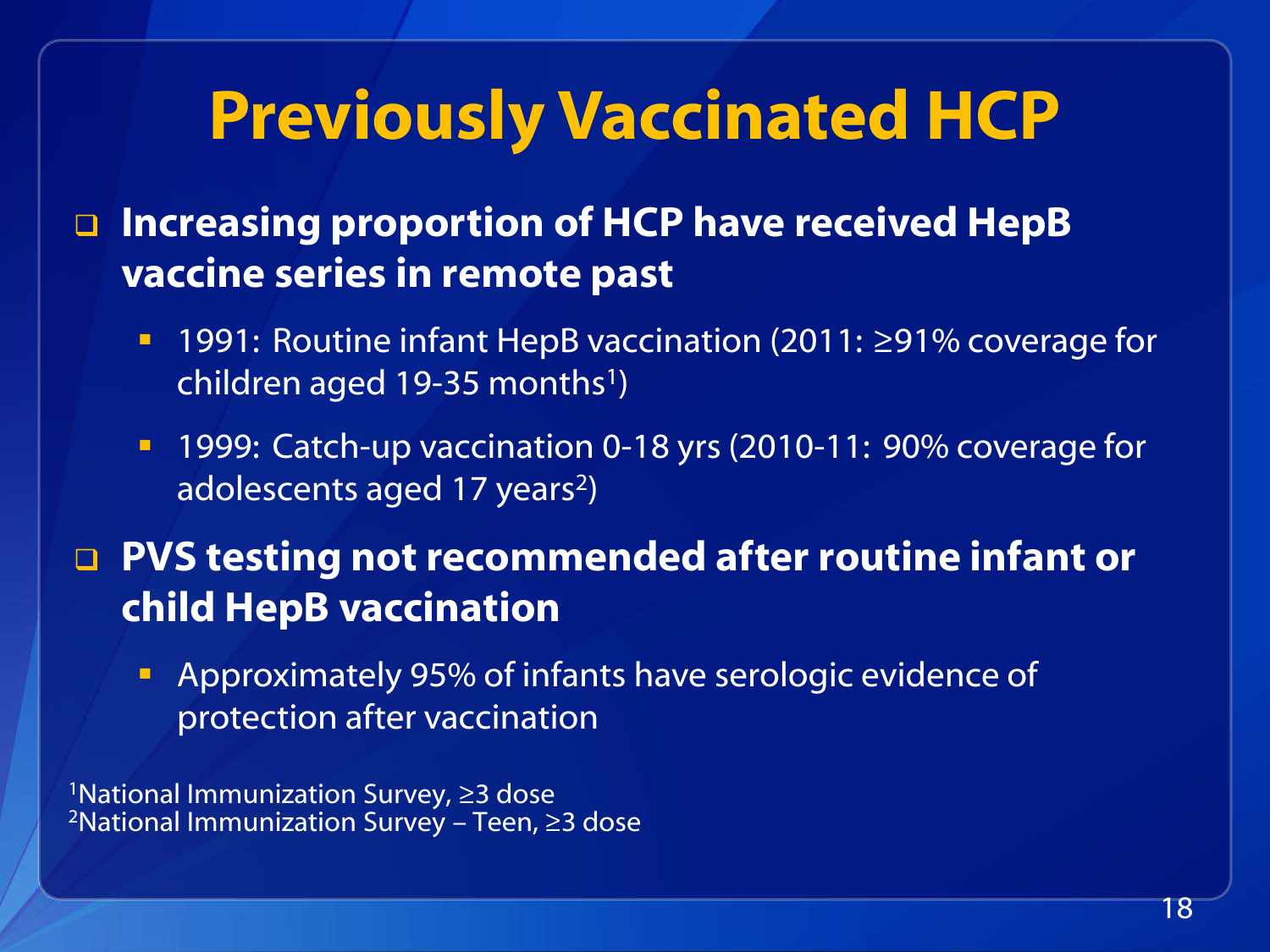# **Age of HCP at Time of HepB Vaccination**

- **Over time, more HCP will have been vaccinated at <1 year of age, instead of ≥1 year of age**
	- Years after vaccination, persons vaccinated at <1 year of age more often have anti-HBs <10 mIU/mL (compared to persons vaccinated at ≥1 year of age)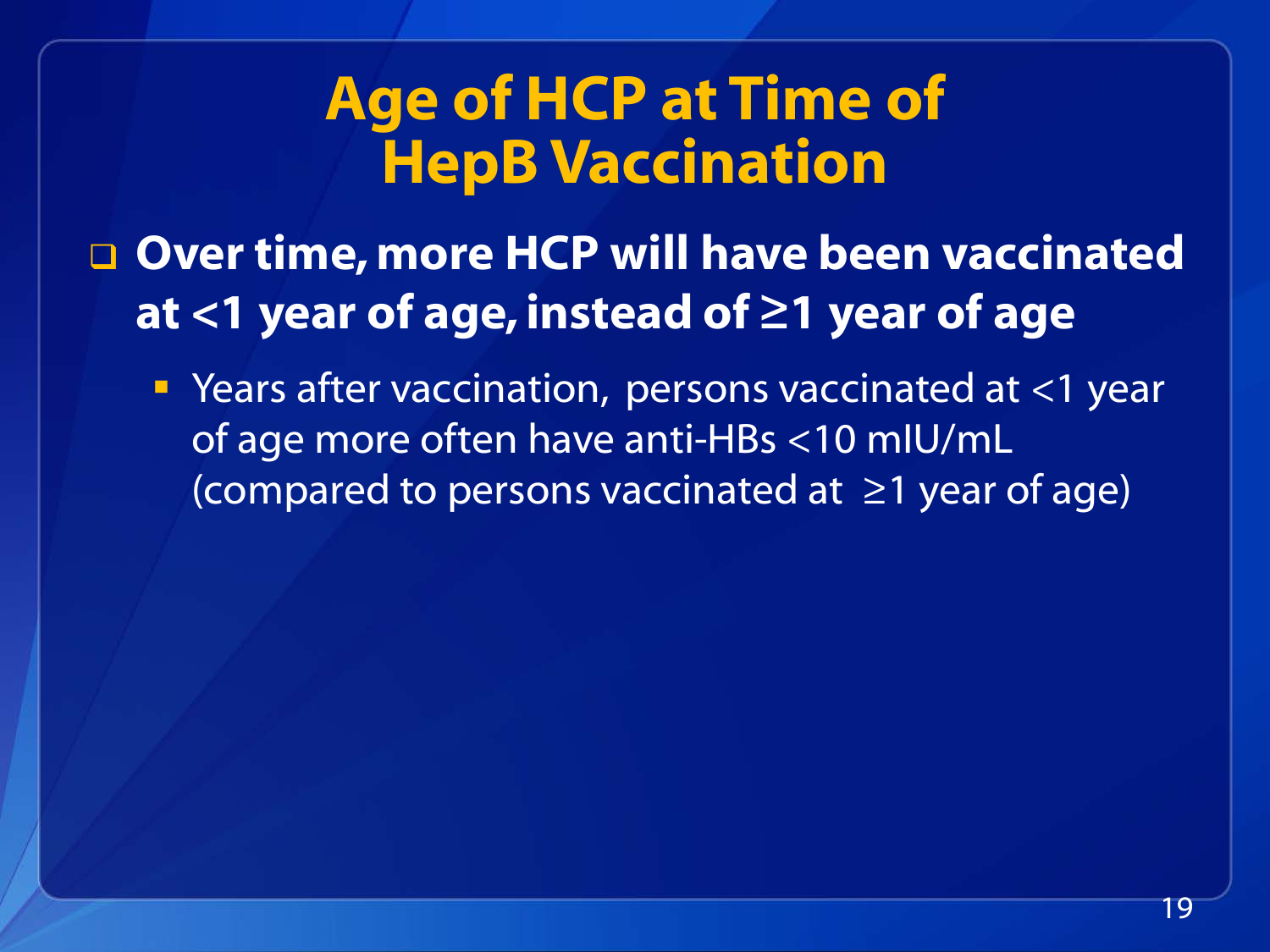

1Lu, Vaccine 2011. National Health Immunization Survey 2009, National Immunization Survey - Teen 2010, National Immunization Survey 1994-2010, prepared by M. Reilly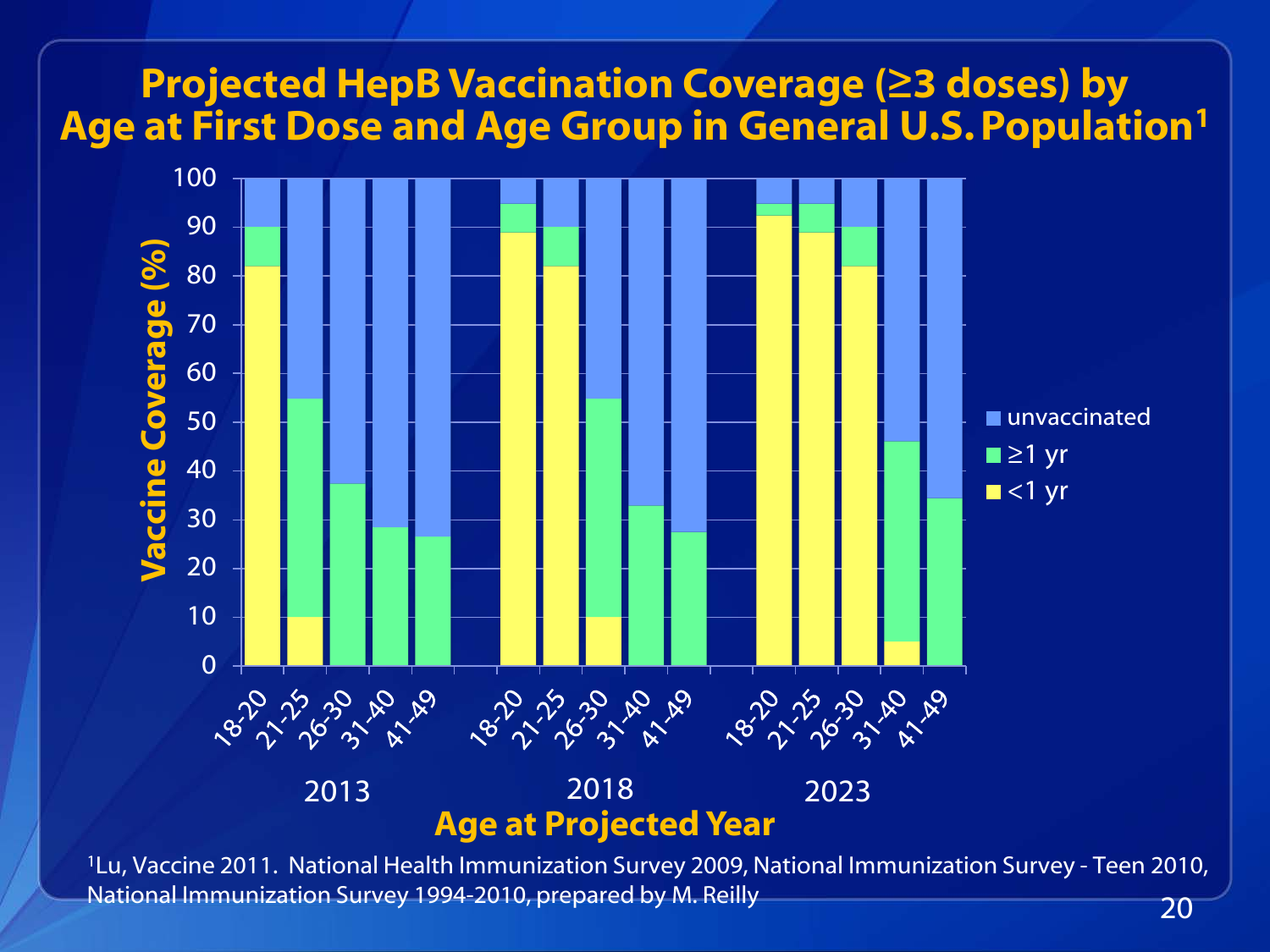# **Testing for Anti-HBs and Protection**

- **Anti-HBs after HepB vaccine series wanes over time**
	- Even when anti-HBs decreases to <10 mIU/mL, breakthrough HBV infection uncommon in immunocompetent vaccine responders<sup>1</sup>
- **Anti-HBs <10 mIU/mL at a time distant from vaccine completion does not distinguish:**
	- **Initial responders**
	- Non-responders (susceptible to infection after 6 doses of vaccine)

1Leuridan, CID 2011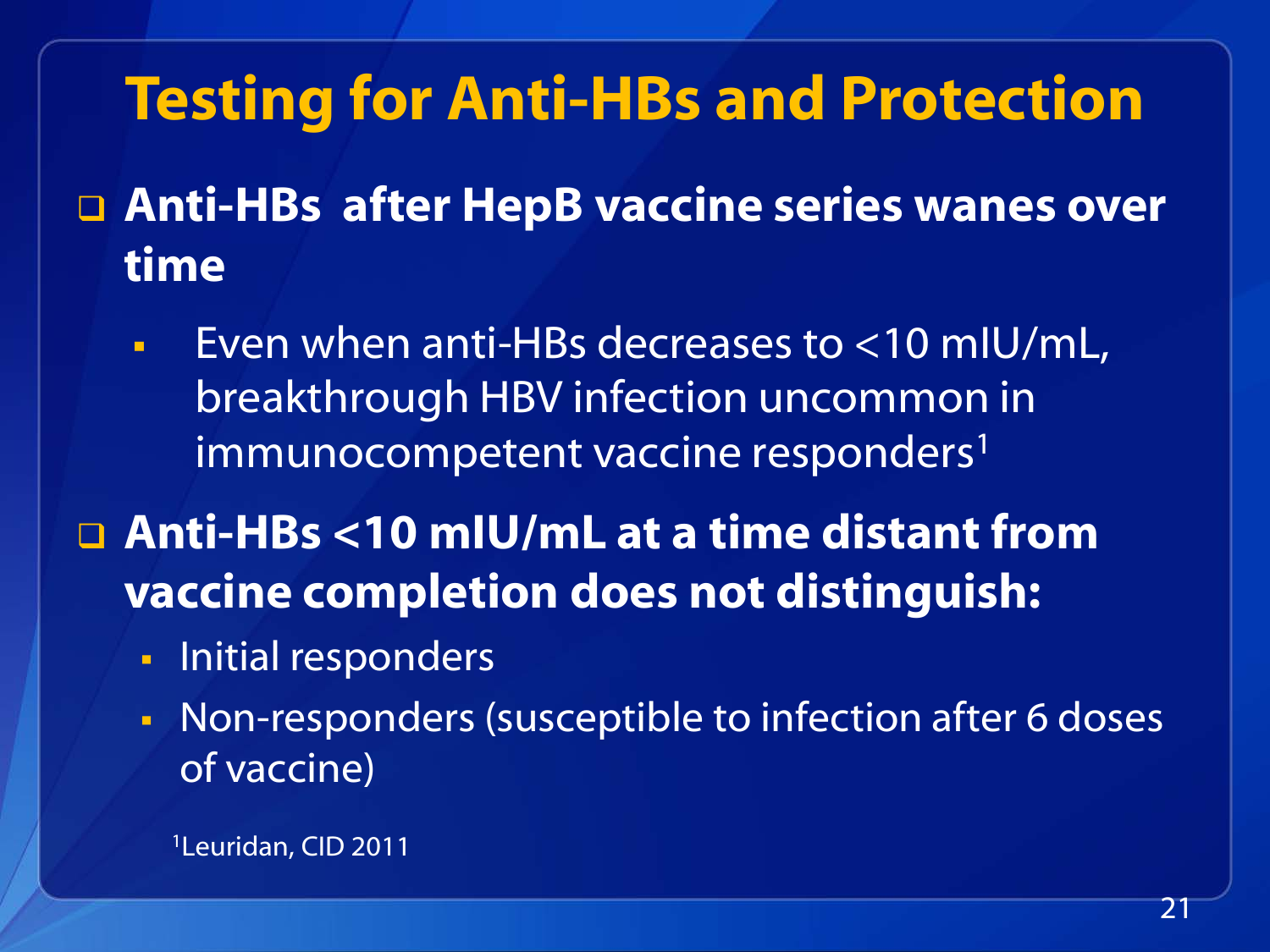# **ACIP Hepatitis Work Group Considered Approaches for Ensuring Protection for HCP Vaccinated in the Distant Past**

- **No pre-exposure management (post-exposure evaluation for all recognized and reported exposures)**
- **Pre-exposure anti-HBs, followed by revaccination if necessary1**
- **Pre-exposure challenge dose of vaccine, followed by anti-HBs and revaccination if necessary1**

1Up to 3 additional doses (6 doses total) of vaccine administered pre-exposure; anti-HBs measured after last dose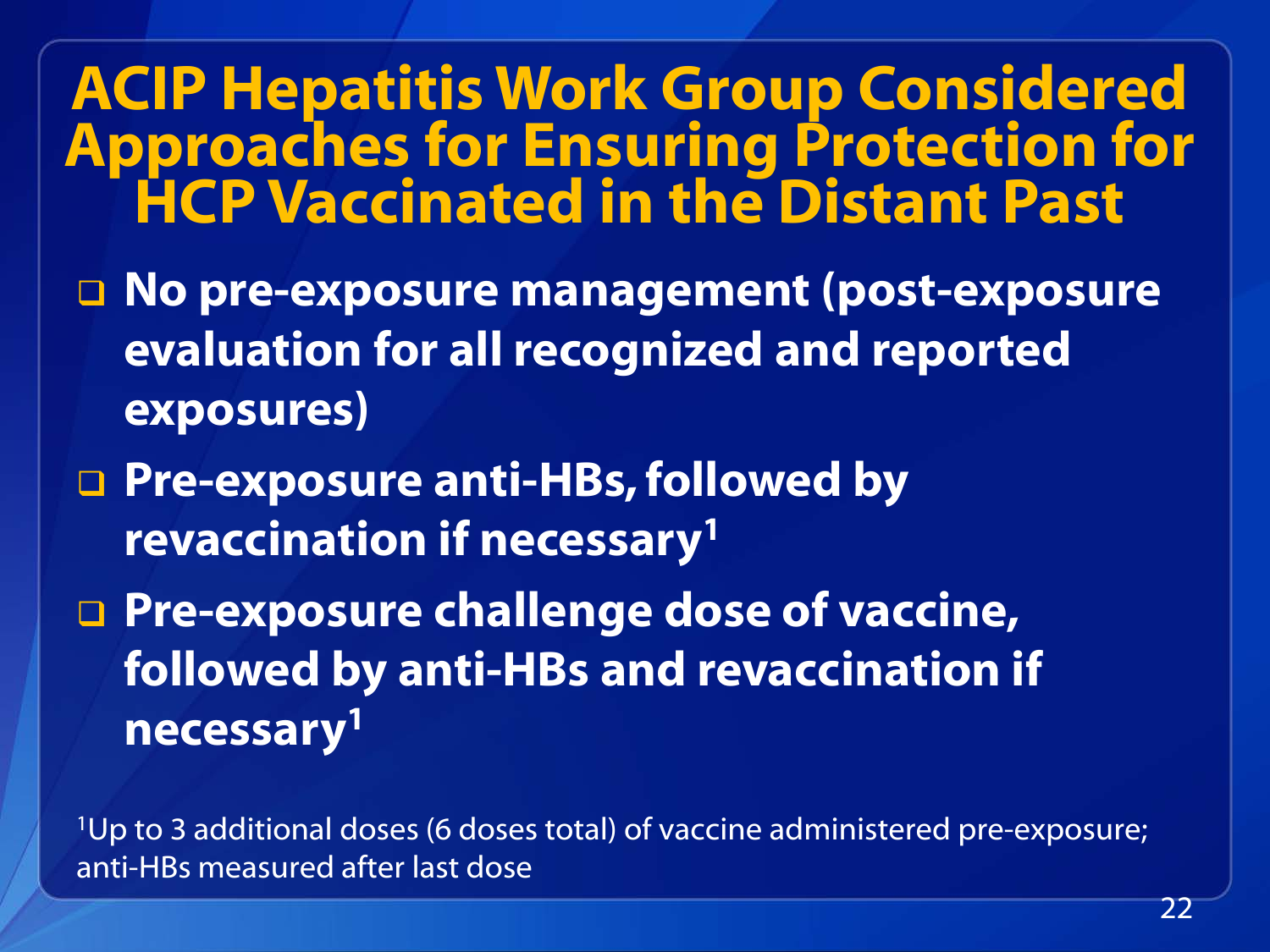## **Incremental Cost-Effectiveness Ratios (ICERs), US\$ (Assumes 95% Protection)**

|                                        | No pre-exposure<br>management |           | <b>Pre-exposure anti-HBs</b> |          | <b>Pre-exposure</b><br>challenge dose |           |
|----------------------------------------|-------------------------------|-----------|------------------------------|----------|---------------------------------------|-----------|
| <b>ICER</b>                            | 1 <sup>st</sup> year          | 10 years  | 1 <sup>st</sup> year         | 10 years | 1 <sup>st</sup> year                  | 10 years  |
| Non-trainees                           | 1,610,998                     | 1,114,364 | 3,149,183                    | 796,140  | 6,352,660                             | 1,161,710 |
| <b>Trainees</b>                        | 2,270,801                     | 917,859   | 4,542,467                    | 893,619  | 4,507,834                             | 889,668   |
| <b>HBV</b> infections<br>(per 100,000) |                               |           |                              |          |                                       |           |
| <b>Non-trainees</b>                    | 1.7                           | $- -$     | 0.4                          | --       | 0.4                                   | --        |
| <b>Trainees</b>                        | 3.0                           | --        | 0.7                          | --       | 0.7                                   | --        |

## □ ICERs <\$50,000 generally considered cost-effective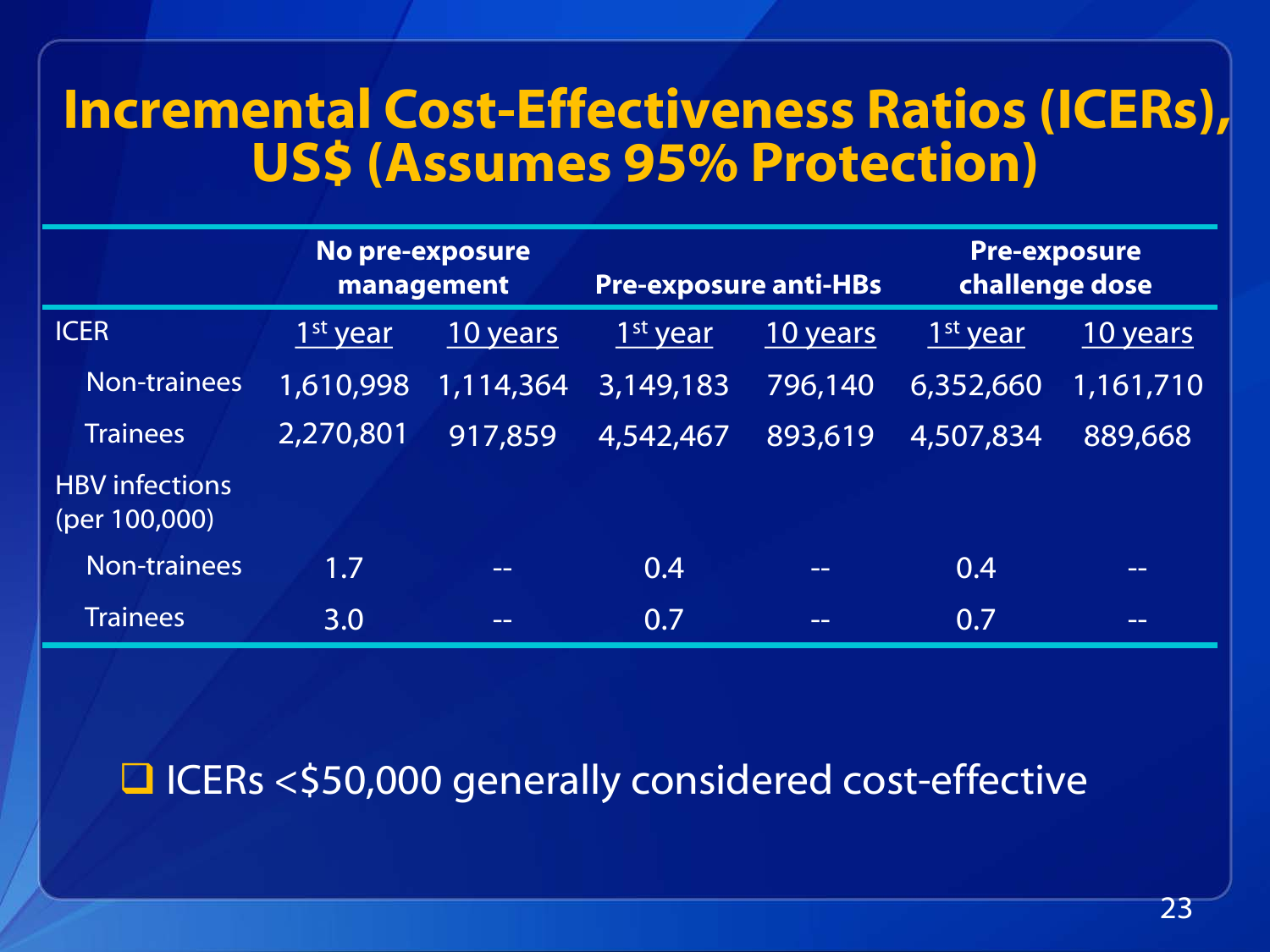## **Proportion of Healthcare Institutions Using Various Approaches for Managing Vaccinated HCP Lacking PVS Testing1**



1153 responding institutions (response rate 39.3%); institutions predominantly acute care hospitals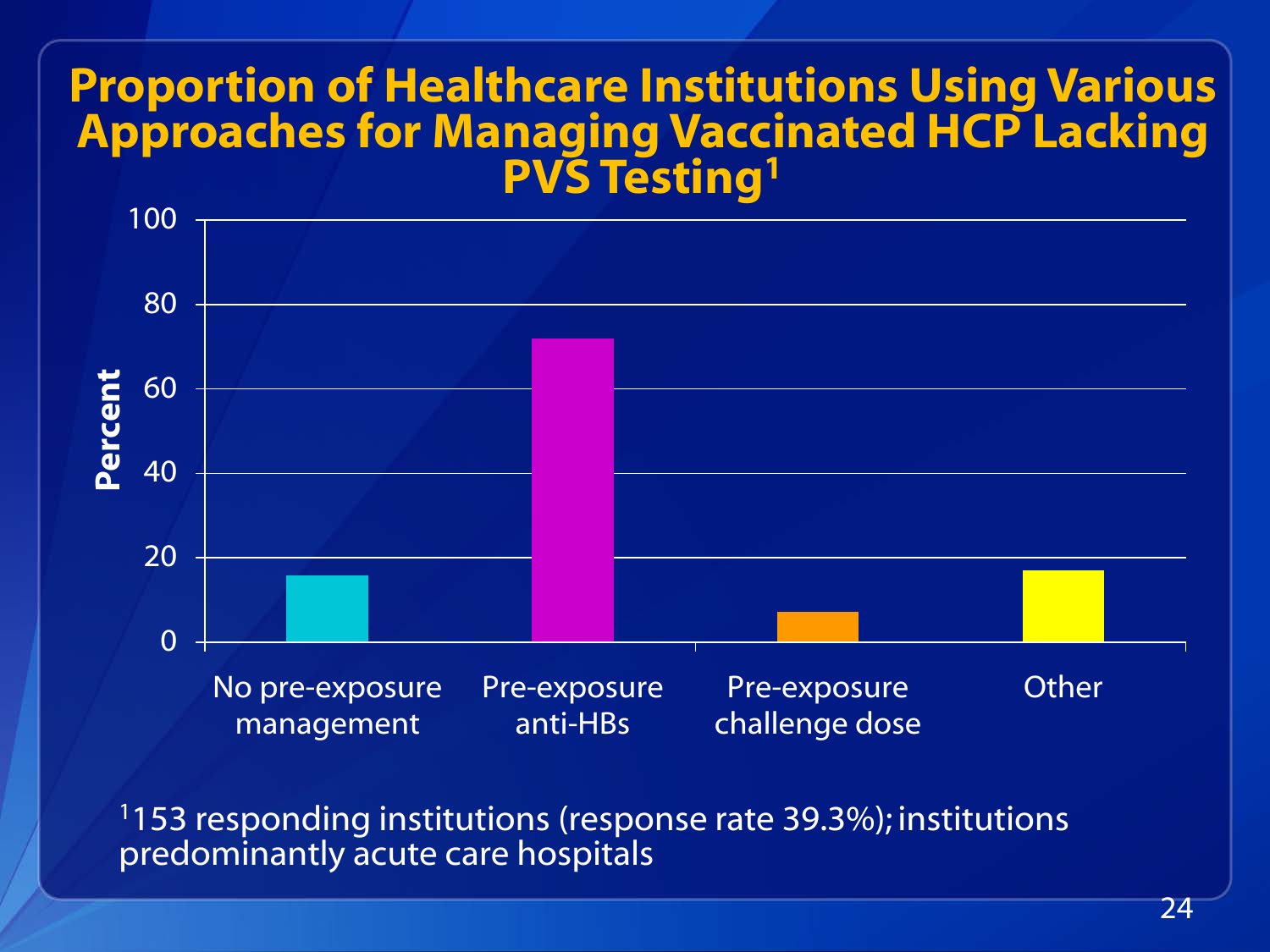## **Information Considered for Identifying Preferred Approach**

**Changing epidemiology of hepatitis B HCP risk of blood and body fluid exposure HCP rates of reporting blood and body fluid exposures Probability of HBsAg-positive source patient Efficacy of hepatitis B immune globulin (HBIG) for post-exposure prophylaxis HCP HepB vaccine coverage Evidence of serologic and clinical protection after vaccination with HepB primary series Evidence of serologic protection after "challenge" dose of HepB vaccine Long-term HepB vaccine protection Acute hepatitis B among HCP**

**Current practices survey**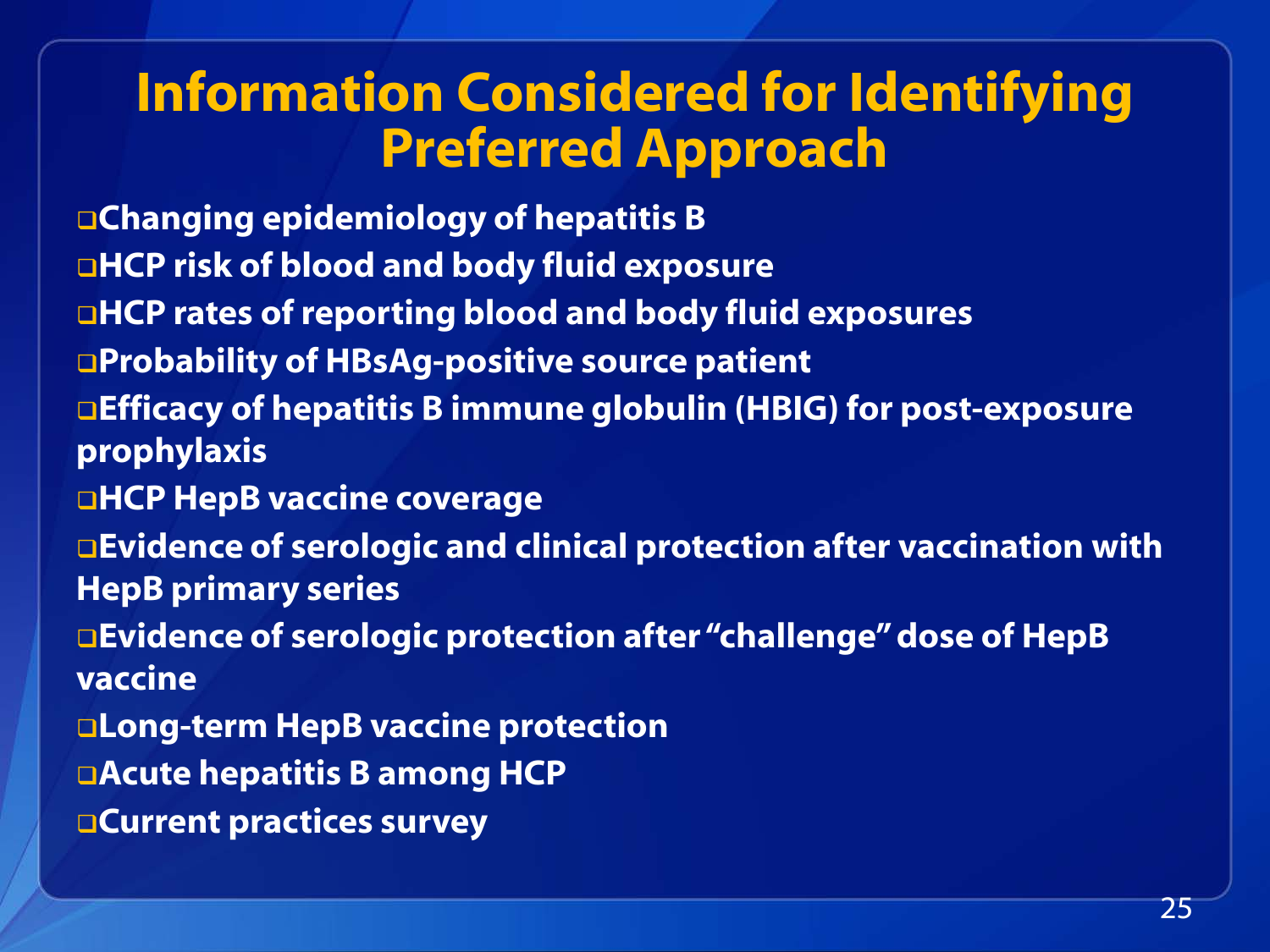# **Work Group's Preferred Approaches for Ensuring Protection for HCP Vaccinated in the Distant Past**

- **No pre-exposure management (post-exposure evaluation for all recognized and reported exposures)**
- **Pre-exposure anti-HBs, followed by revaccination if necessary1**

1Up to 3 additional doses (6 doses total) of vaccine administered pre-exposure; anti-HBs measured after last dose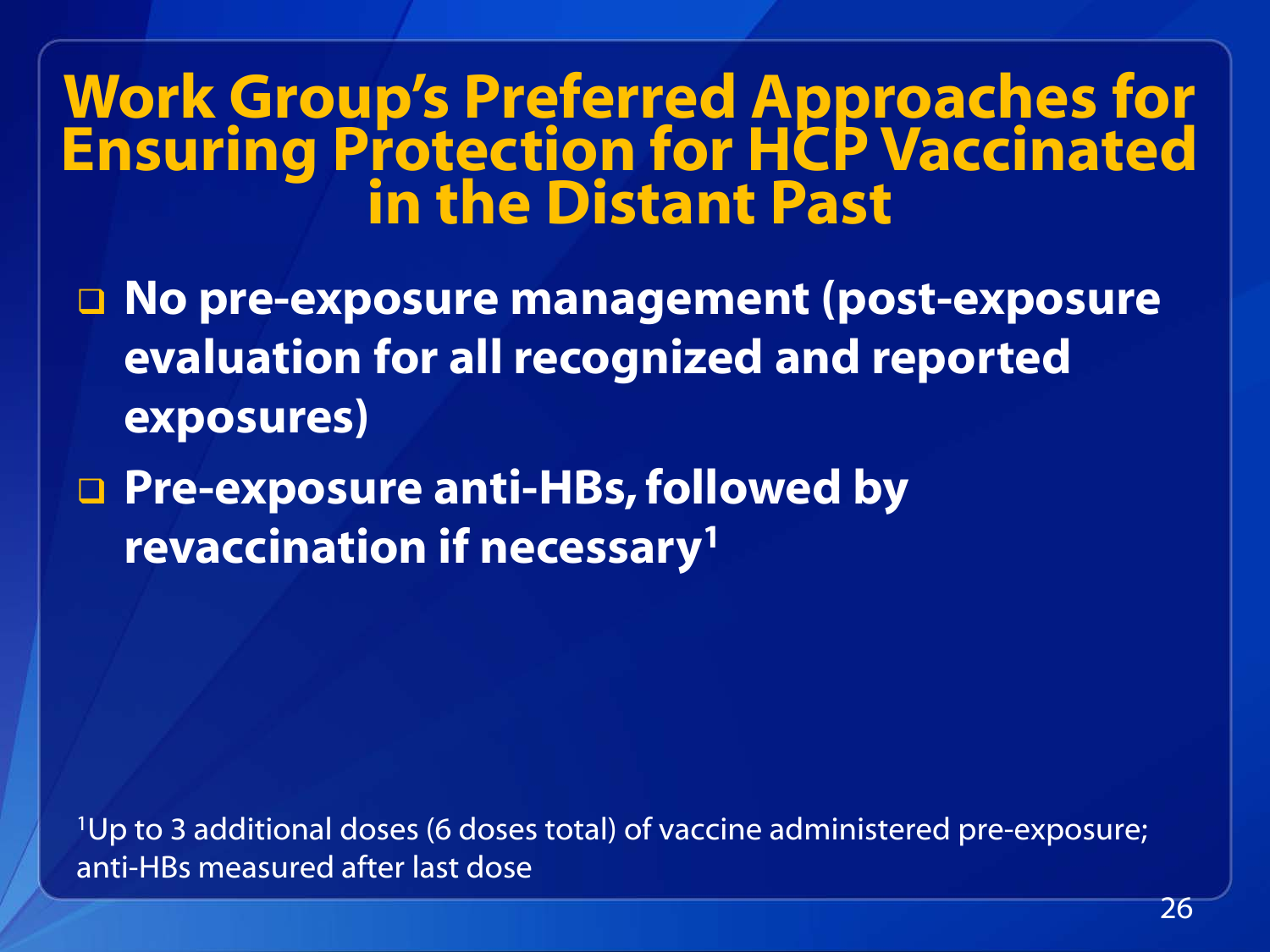## **Comparison of Approaches**

## **No pre-exposure management**

- No protection for unrecognized and unreported exposures
- **U** More infections
- $\Box$  Less work now, more work on exposure
- **Lower initial incremental** cost-effectiveness ratios

### **Pre-exposure anti-HBs**

- $\Box$  Protection for unrecognized and unreported exposures
- $\blacksquare$  Fewer infections
- **U** More work now, less work on exposure
- **Lower 10-year incremental** cost-effectiveness ratios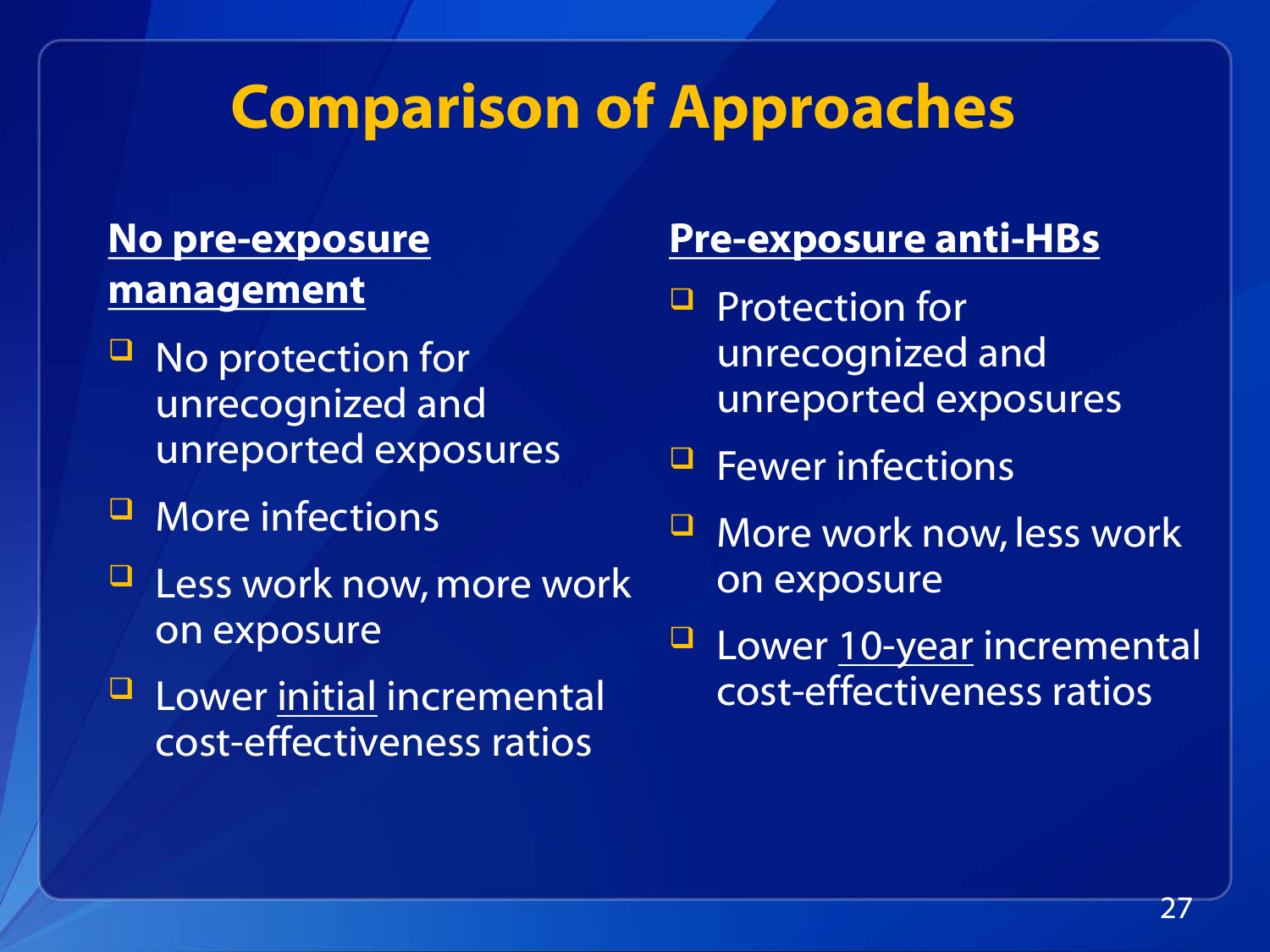# **Institutional Characteristics that May Favor An Approach**

### **No pre-exposure management**

 $\Box$  High staff turnover (e.g., long-term care facilities)

## **Pre-exposure anti-HBs**

- Frequent blood and body fluid exposures among HCP
- **High prevalence of HBsAg**positive source patients
- Post-exposure prophylaxis not readily available (e.g., home healthcare staff )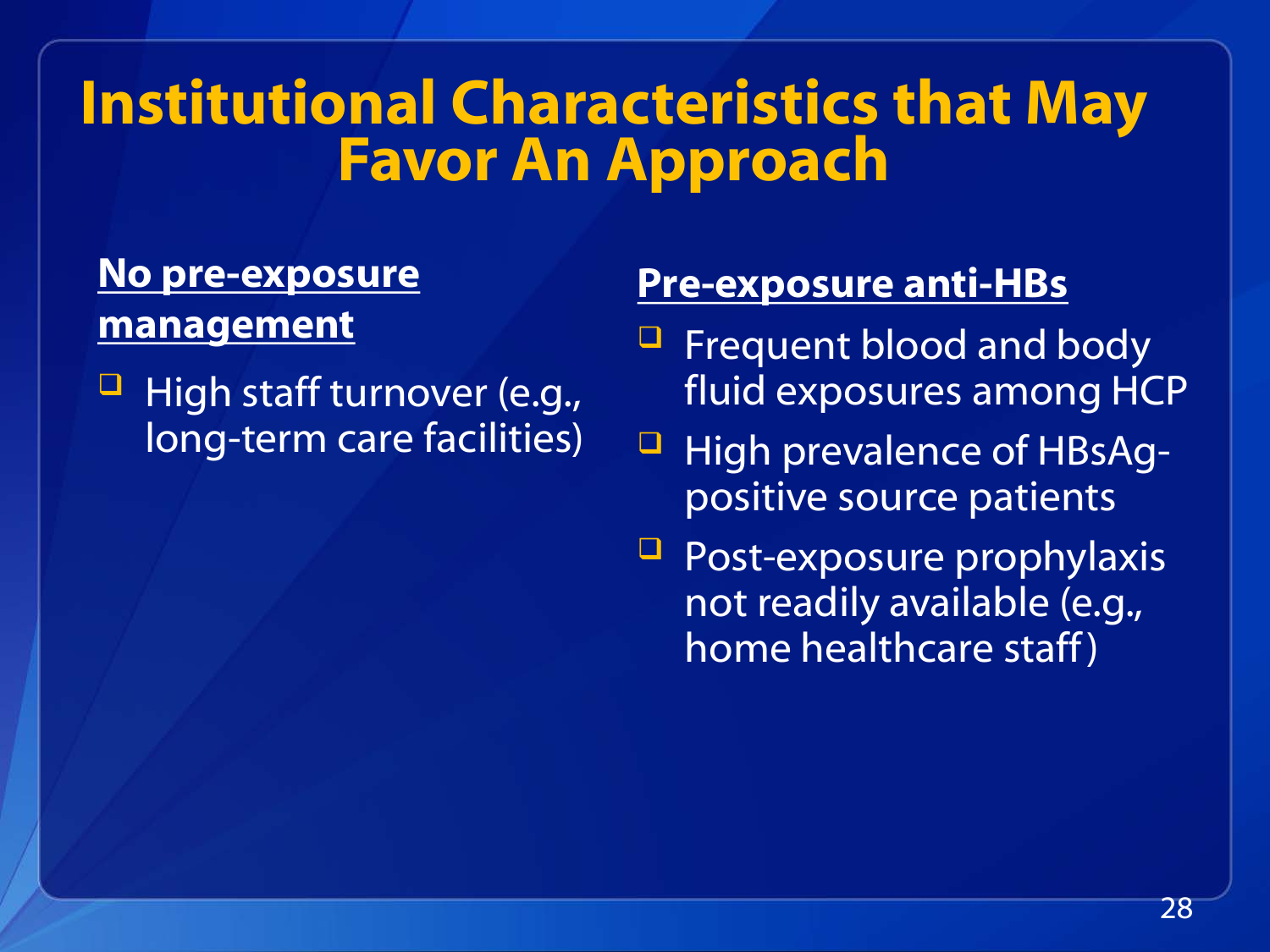# **Discussion or Questions?**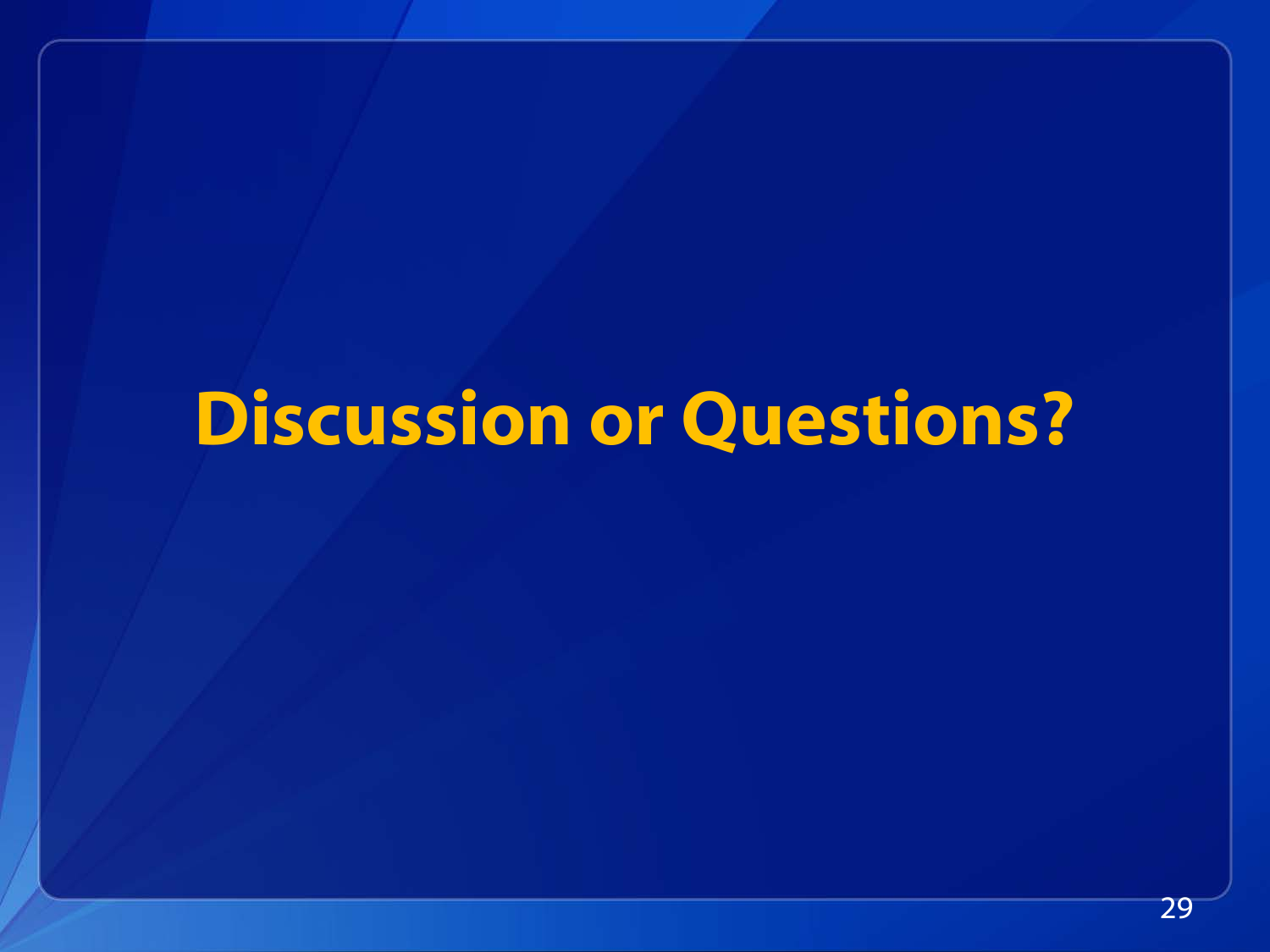# **ACIP Hepatitis Work Group**

- **Mark Sawyer, ACIP, Chair**
- **Douglas Campos-Outcalt, ACIP**
- **Jonathan Temte, ACIP**
- **Alexis Elward, HICPAC Liaison**
- **Stephen Feinstone, FDA**
- **Kathleen Harriman, CDPH**
- **Samuel Katz, Former ACIP Chair**
- **Harry Keyserling, SHEA Liaison**
- **Thomas Koinis, AAFP**
- **Myron Levin, Former ACIP Chair**
- **Marian Major, FDA**
- **Brian McMahon, ANTHC**
- **Amy Middleman, SAHM Liaison**
- **David Nace, AMDA**
- **Georges Peter, Brown U**
- **Brenna Simons, ANTHC**
- **James Turner, ACHA Liaison**
- **David Weber, SHEA**
- **Geoff Beckett, CDC/DVH**
- **Kathy Byrd, CDC/DVH**
- **B** Scott Holmberg, CDC/DVH
- **Erin Kennedy, CDC/ISD**
- **David Kuhar, CDC/DHQP**
- **Trudy Murphy, CDC/DVH**
- **Marie de Perio, NIOSH**
- **Sarah Schillie, CDC/DVH**
- **Philip Spradling, CDC/DVH**
- **Eyasu Teshale, CDC/DVH**
- **Cindy Weinbaum, CDC/DHQP**
- **Fujie Xu, CDC/DVH**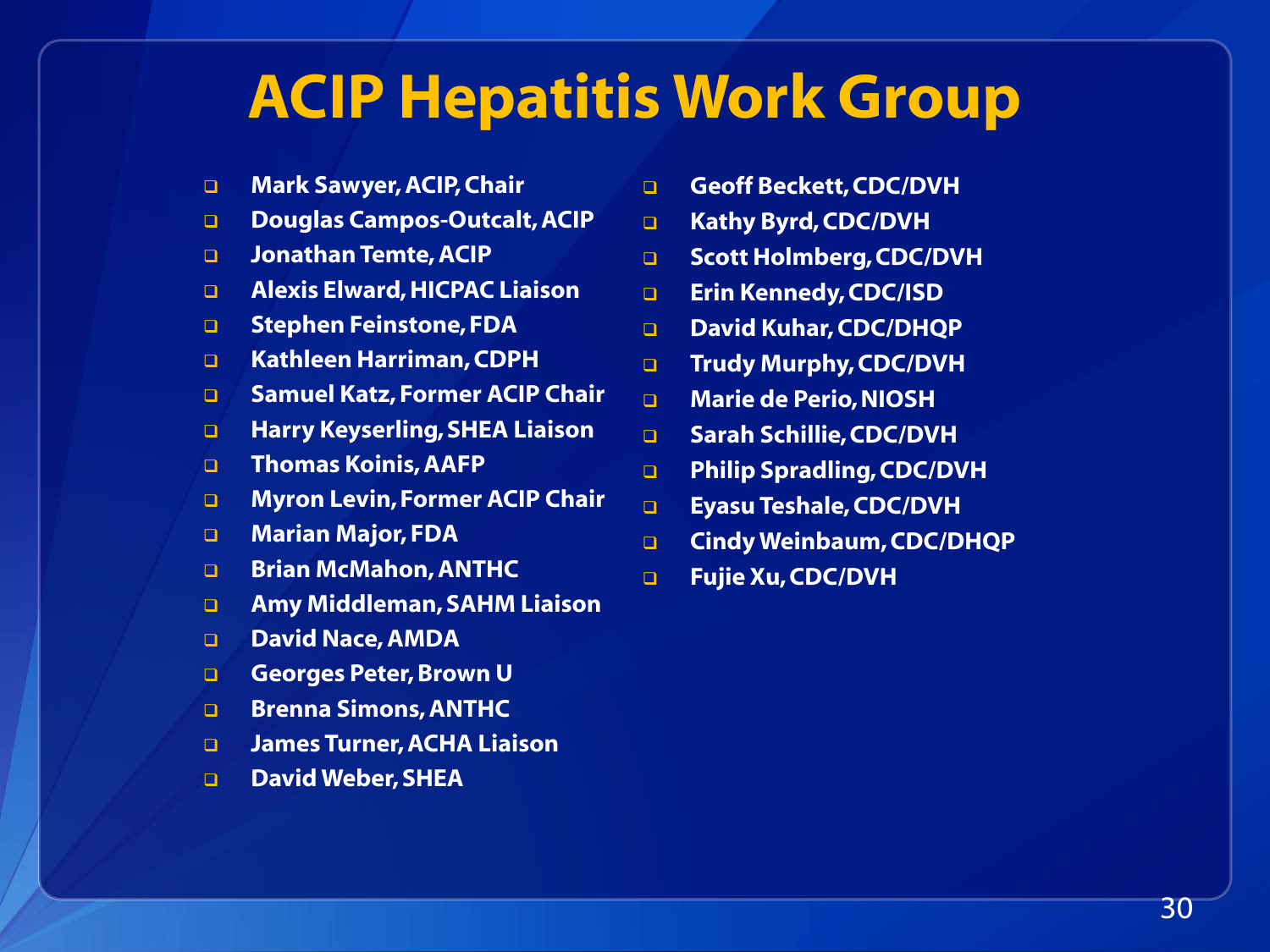## **Acknowledgements**

#### **ACIP Hepatitis Work Group**

### **Division of Viral Hepatitis, NCHHSTP**

Trudy V. Murphy John Ward Meredith Reilly Kathleen Ly Henry Roberts Emily Smith Ruth Jiles Rachel Wilson Kathy Byrd Elizabeth Hughes Steve Veselsky

#### **International Healthcare Worker Safety Center** Ginger Parker

**Division of Healthcare Quality Promotion, NCEZID** Ronda Sinkowitz-Cochran Tara MacCannell

**Division of Surveillance, Hazard Evaluations, and Field Studies, NIOSH** Winnie Boal

**Office of Surveillance, Laboratory, and Epidemiology Services**

Lina Balluz William Garvin

#### **Immunization Services Division, NCIRD**

James Singleton Qian Li Gary Urquhart Raymond Strikas

**Occupational Safety and Health Administration** Dionne Williams

### **University of Pittsburgh Medical Center**

Mark Tanis Jay Harper

### **Research Triangle Institute, Int.**

Tom Hoerger Christina Ludlow-Bradley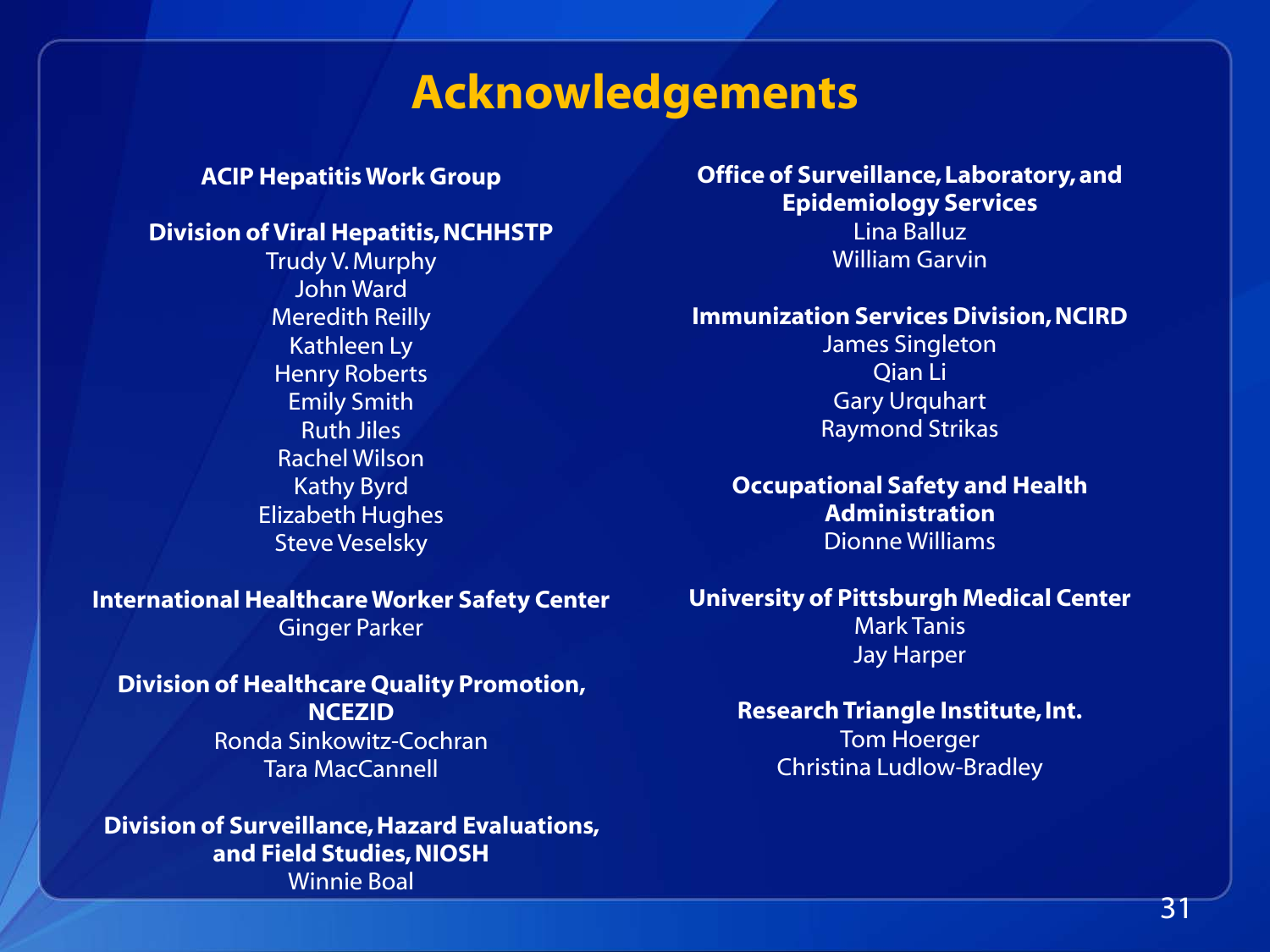# **Additional Slides**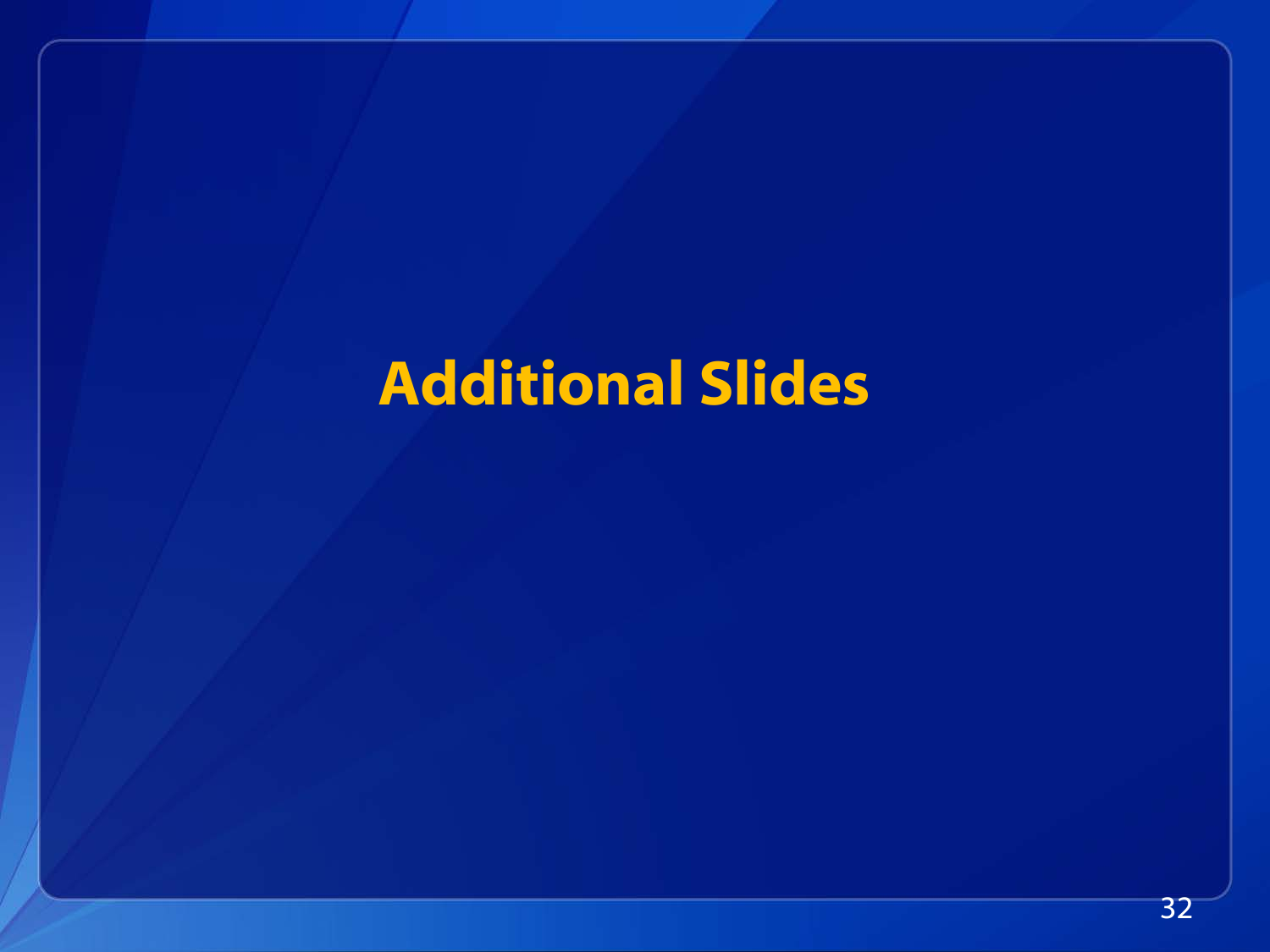## **Annual Proportion of BBF Exposures to HCP (Non-trainees) by Exposure Type, 2002-present**



RN=registered nurses (non-hospital based, home healthcare) PCA=patient care assistants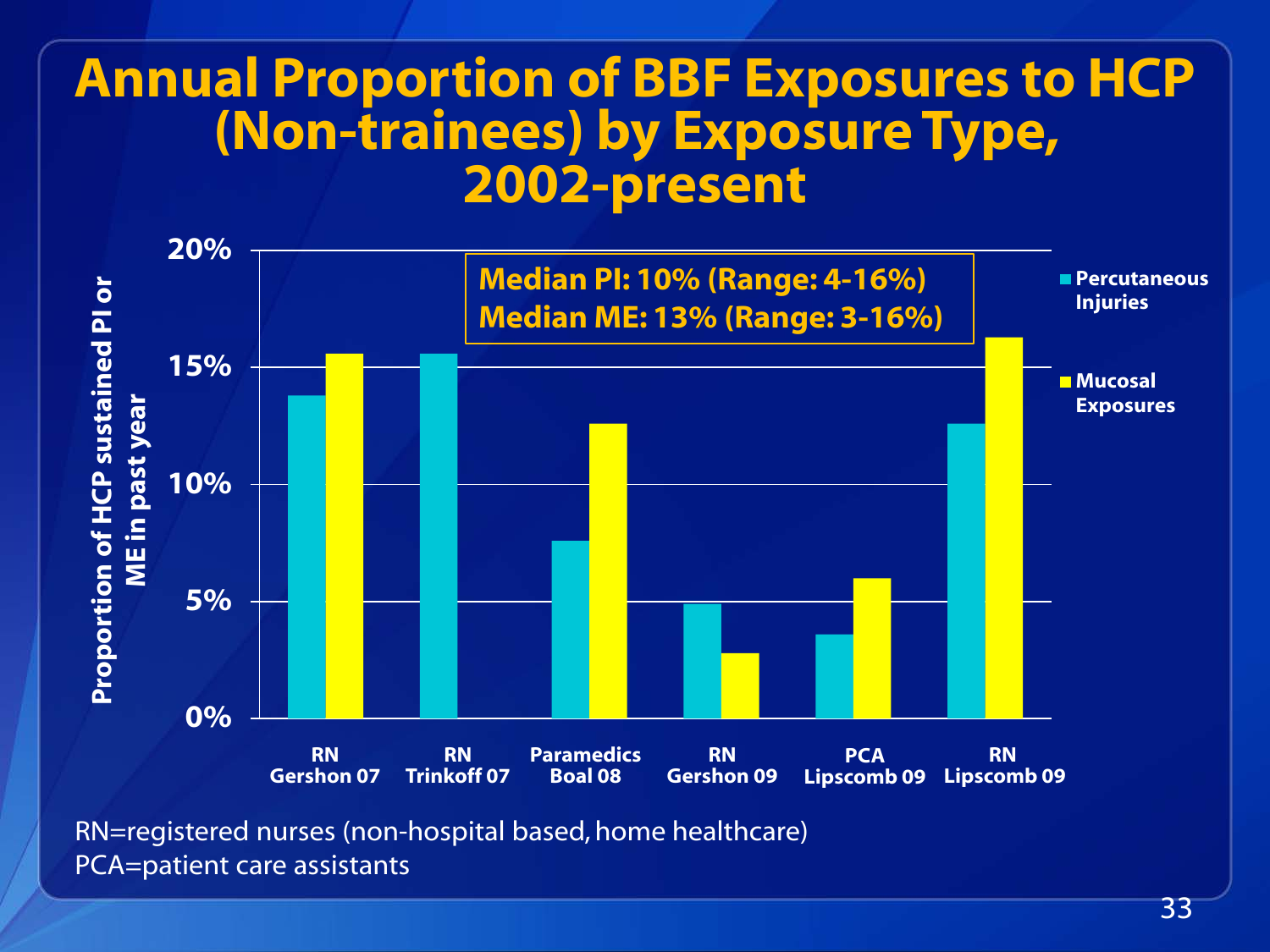## **Risk Ratio for BBF Exposure: Trainees vs. Non-trainees**



1Percutaneous injuries only <sup>34</sup> RN=registered nurses, OR=operating room, Inpt=inpatient, ICU=intensive care unit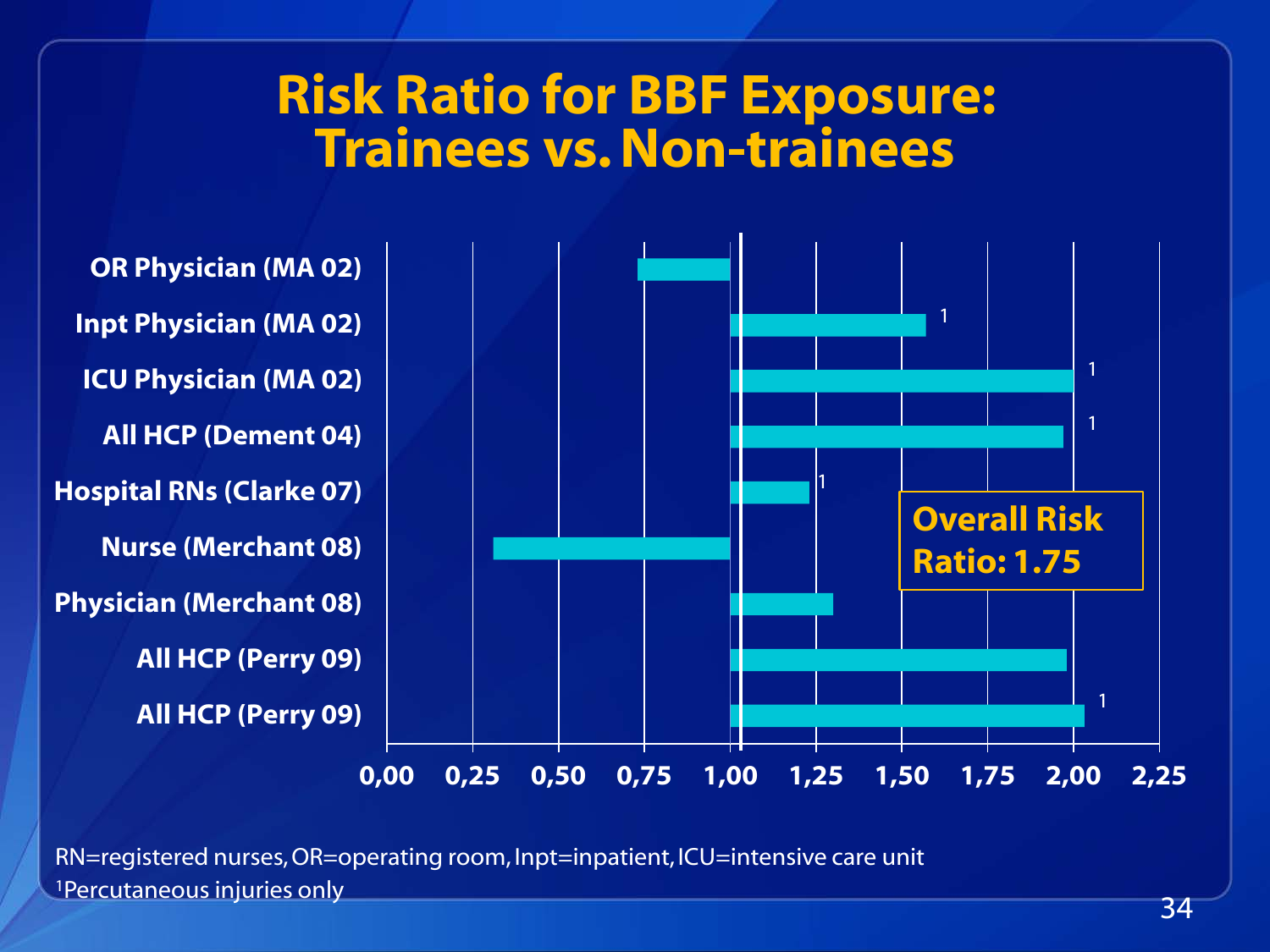# **Needlestick Safety and Prevention Act**

- **Directed OSHA to revise Occupational Exposure to Bloodborne Pathogens Standard**
- **Established in greater detail requirements that employers identify and use effective and safer medical devices1** 
	- **Effective since 2001**

1http://www.osha.gov/SLTC/bloodbornepathogens/standards.html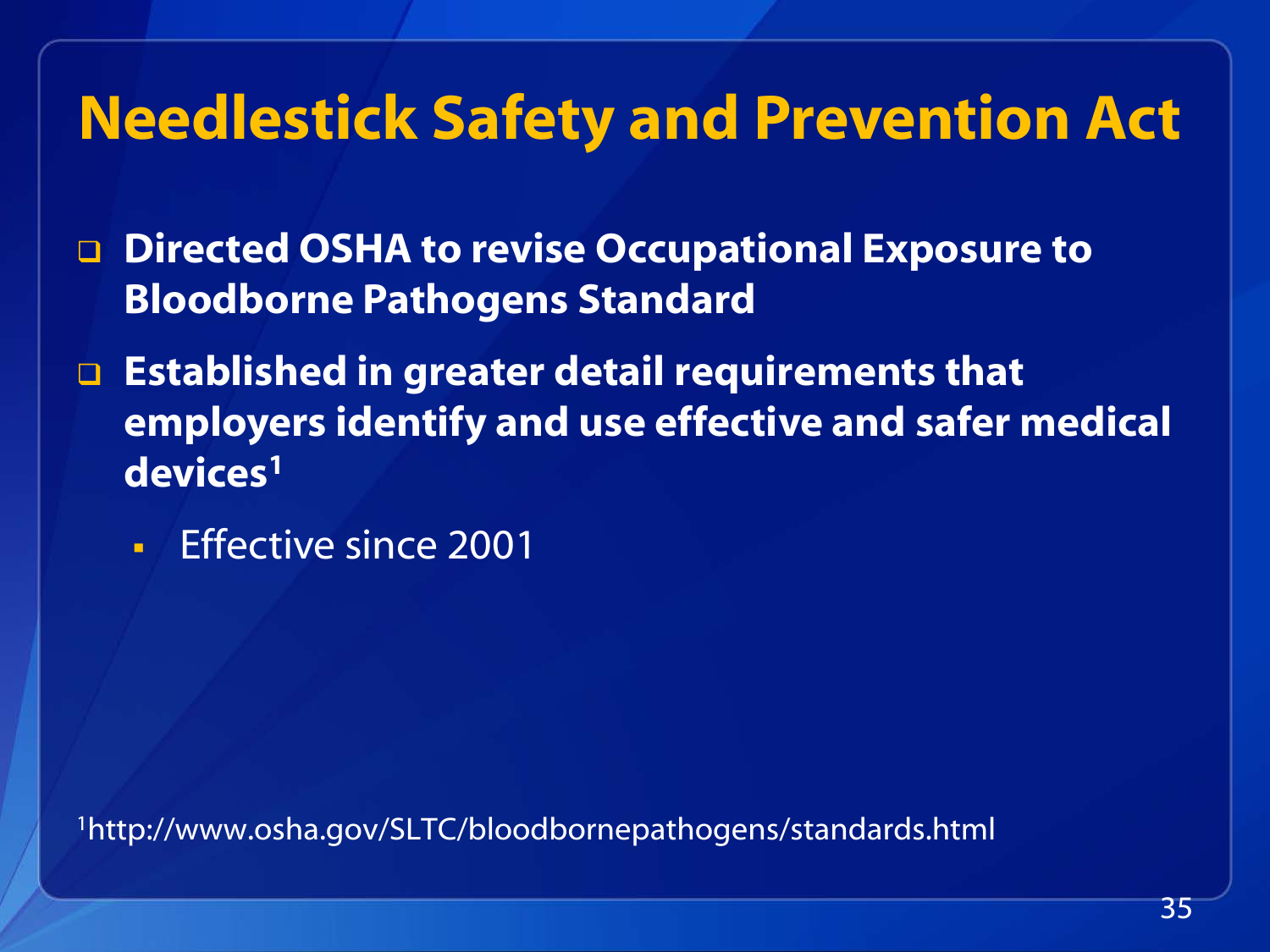## **Rates of Percutaneous Injuries (PI)1 and Mucosal Exposures (ME)2 — EPINet, 1997-20093**



36 EPINet=Exposure Prevention Information Network 1PI=Needlestick, cut, or bite <sup>2</sup>ME (termed "blood and body fluid exposures" by EPINet)=Contact with mucous membranes or non-intact skin 3http://www.healthsystem.virginia.edu/pub/epinet/rates.html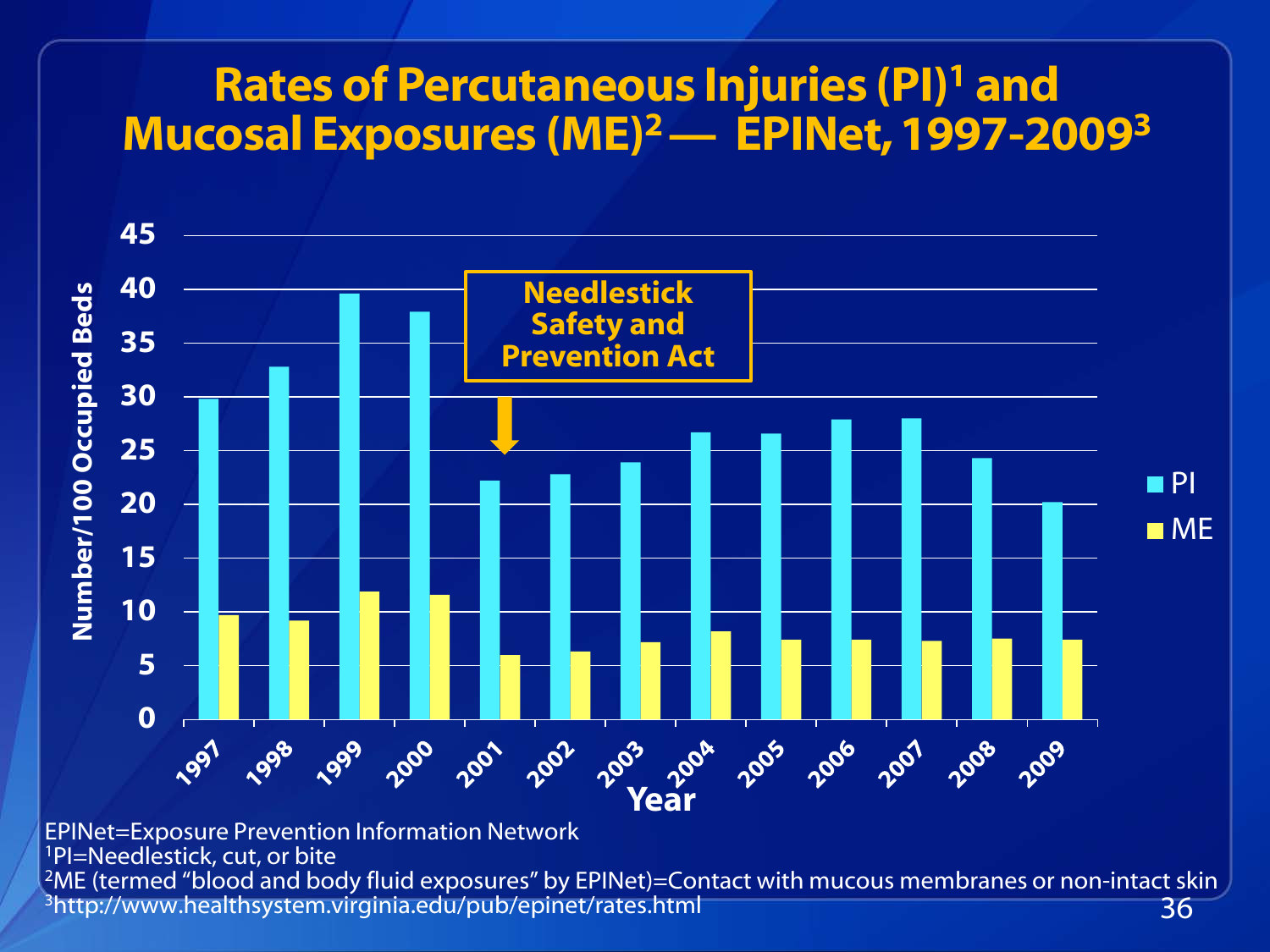# **Prevalence of Chronic Hepatitis B among Selected Populations**

| <b>Population</b>           | <b>Prevalence</b> | <b>Source</b>                       |
|-----------------------------|-------------------|-------------------------------------|
| US population (overall)     | $0.3\%$           | <b>Wasley 2010</b>                  |
| <b>Alaska Natives</b>       | $1\% - 2\%$       | Personal communication <sup>1</sup> |
| Inmates                     | $1\% - 4\%$       | <b>MMWR 2003/52 (RR01)</b>          |
| Injection drug users        | $3\%$             | MMWR 2006/55 (RR16)                 |
| <b>US immigrants</b>        | $4\% - 11\%$      | <b>Mitchell 2011</b>                |
| <b>HIV-positive persons</b> | $6\% - 14\%$      | MMWR 2006/55 (RR16)                 |
| <b>API in NYC</b>           | $12\% - 24\%$     | <b>Wang 2011</b>                    |

## **D.9%<sup>2</sup> of source patients HBsAg-positive**

API=Asian Pacific Islanders 1Brian McMahon and Brenna Simons, Alaska Native Tribal Health Consortium 2Representing 7,170 exposures from three healthcare institutions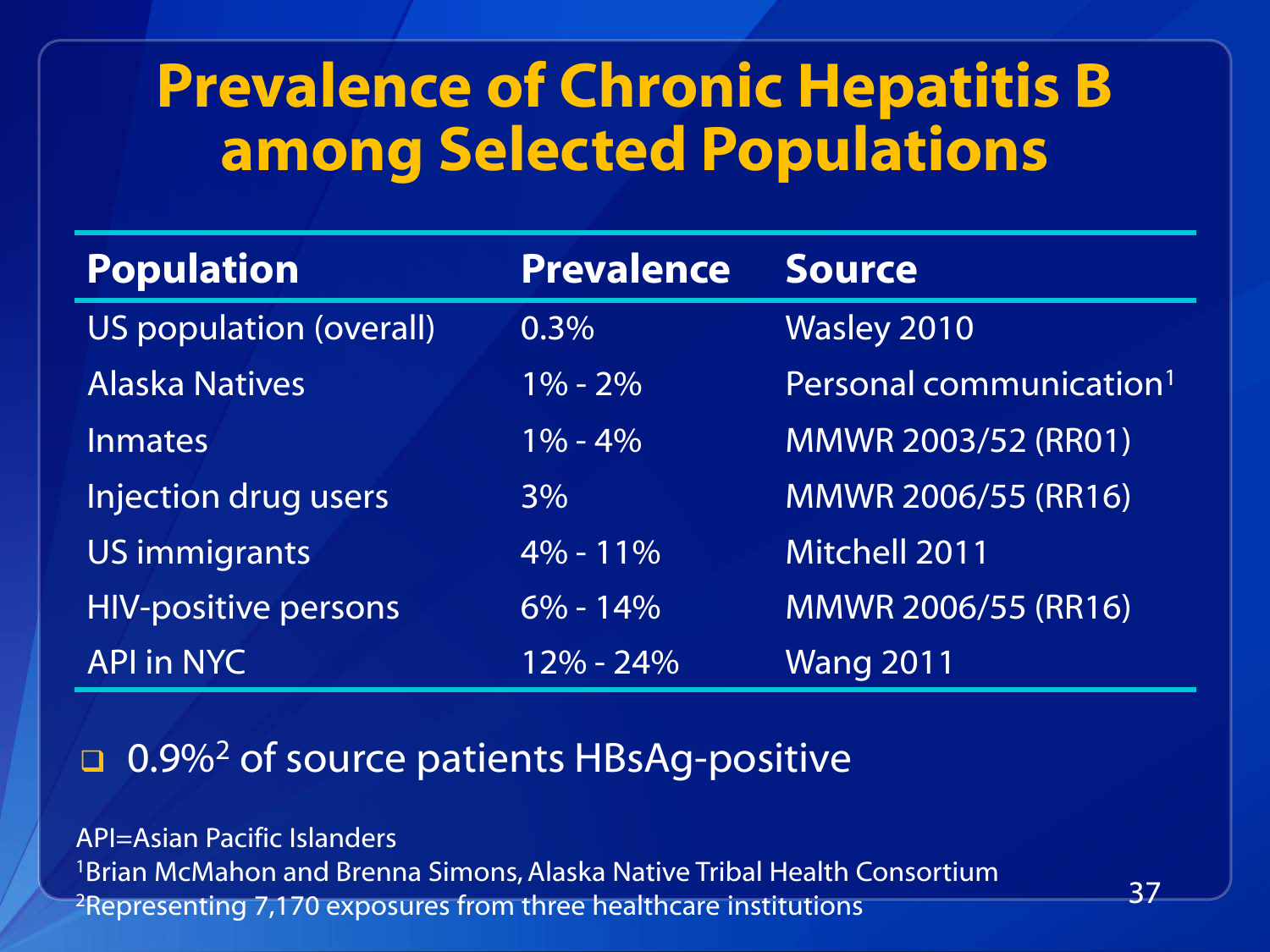## **Number of Reported Acute Hepatitis B Cases (U.S.) — NNDSS, 1991–2010**



NNDSS=National Notifiable Diseases Surveillance System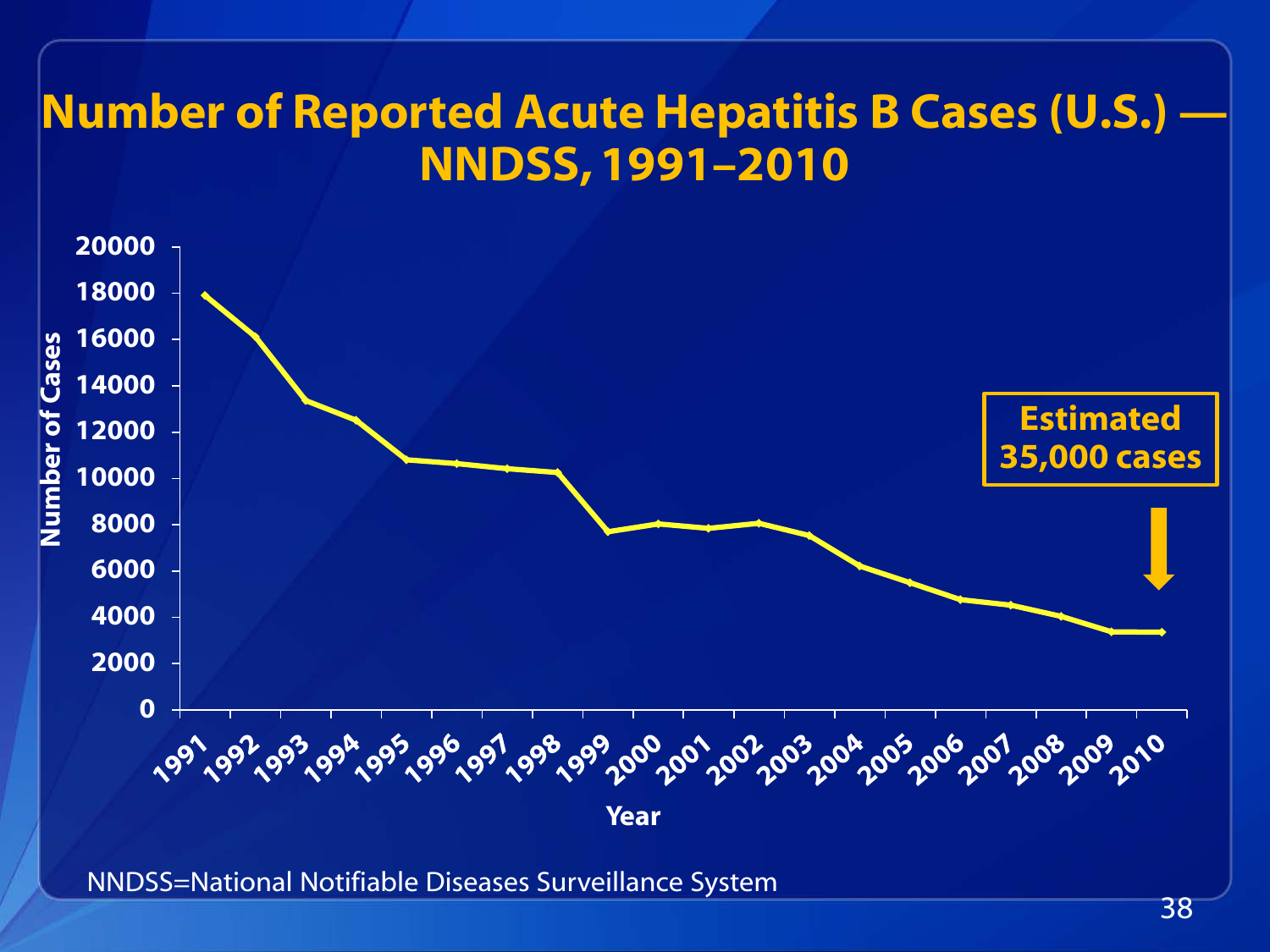## **Weighted Prevalence of Chronic Hepatitis B1 (U.S.) — NHANES, 1976–2010**



**Time Period**

 **Estimated 800,000 to 1.4 million persons with chronic Hepatitis B in U.S.**

39 NHANES=National Health and Nutrition Examination Survey <sup>1</sup>Chronic Hepatitis B defined as the presence of both hepatitis B surface antigen (HBsAg) and antibody to hepatitis B core antigen (anti-HBc), prepared by H. Roberts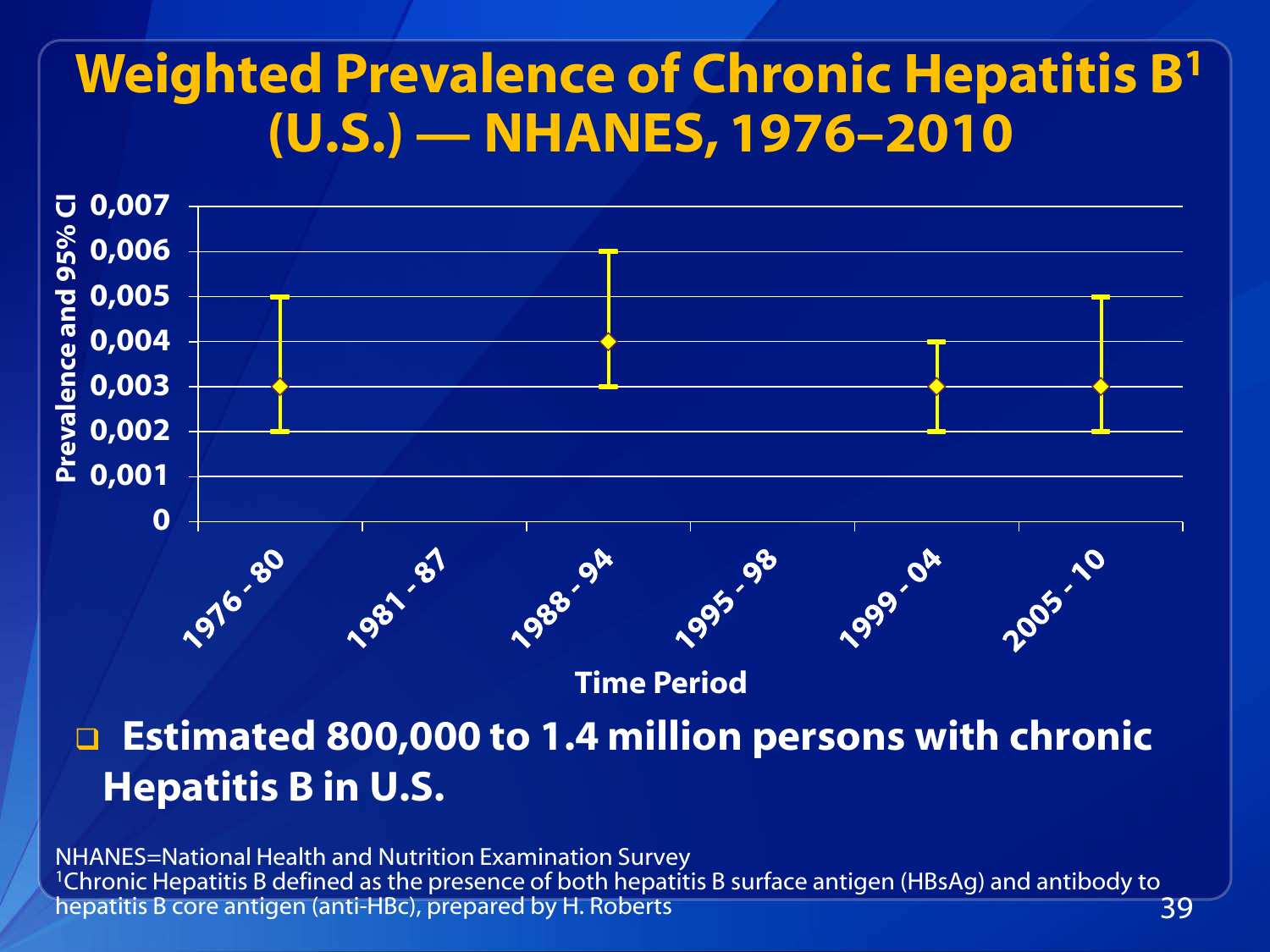## **Other Hepatitis B Risk Factors**

| <b>Risk Factor<sup>1</sup></b>        | <b>Reported to CDC</b><br>$(N=203)$ | History of $\geq$ 3 doses HepB<br>vaccine <sup>2</sup> ( $N=35$ ) |
|---------------------------------------|-------------------------------------|-------------------------------------------------------------------|
| <b>Contact with Hepatitis</b><br>case | 36/155 (23.2%)                      | $4/25(16.0\%)$                                                    |
| <b>Dialysis patient</b>               | $1/171(0.6\%)$                      | $1/24(4.2\%)$                                                     |
| <b>Blood transfusion</b>              | 9/191(4.7%)                         | 2/35(5.7%)                                                        |
| <b>MSM</b>                            | 10/39 (25.6%)                       | 1/2(50%)                                                          |
| Injection drug use                    | 11/192 (5.7%)                       | $1/34(2.9\%)$                                                     |
| <b>Multiple sex partners</b>          | 52/141 (36.9%)                      | $9/22(40.9\%)$                                                    |
| Surgery                               | 46/192 (24.0%)                      | 7/35 (20.0%)                                                      |
| Acupuncture                           | $7/144(4.9\%)$                      | $1/25(4.0\%)$                                                     |
| <b>Tattoo</b>                         | 38/189 (20.1%)                      | 8/35 (22.9%)                                                      |
| Any of above                          | 121/203 (59.6%)                     | 18/35 (51.4%)                                                     |

1During 6 weeks – 6 months prior to illness except blood transfusion 2Excludes 4 misclassified cases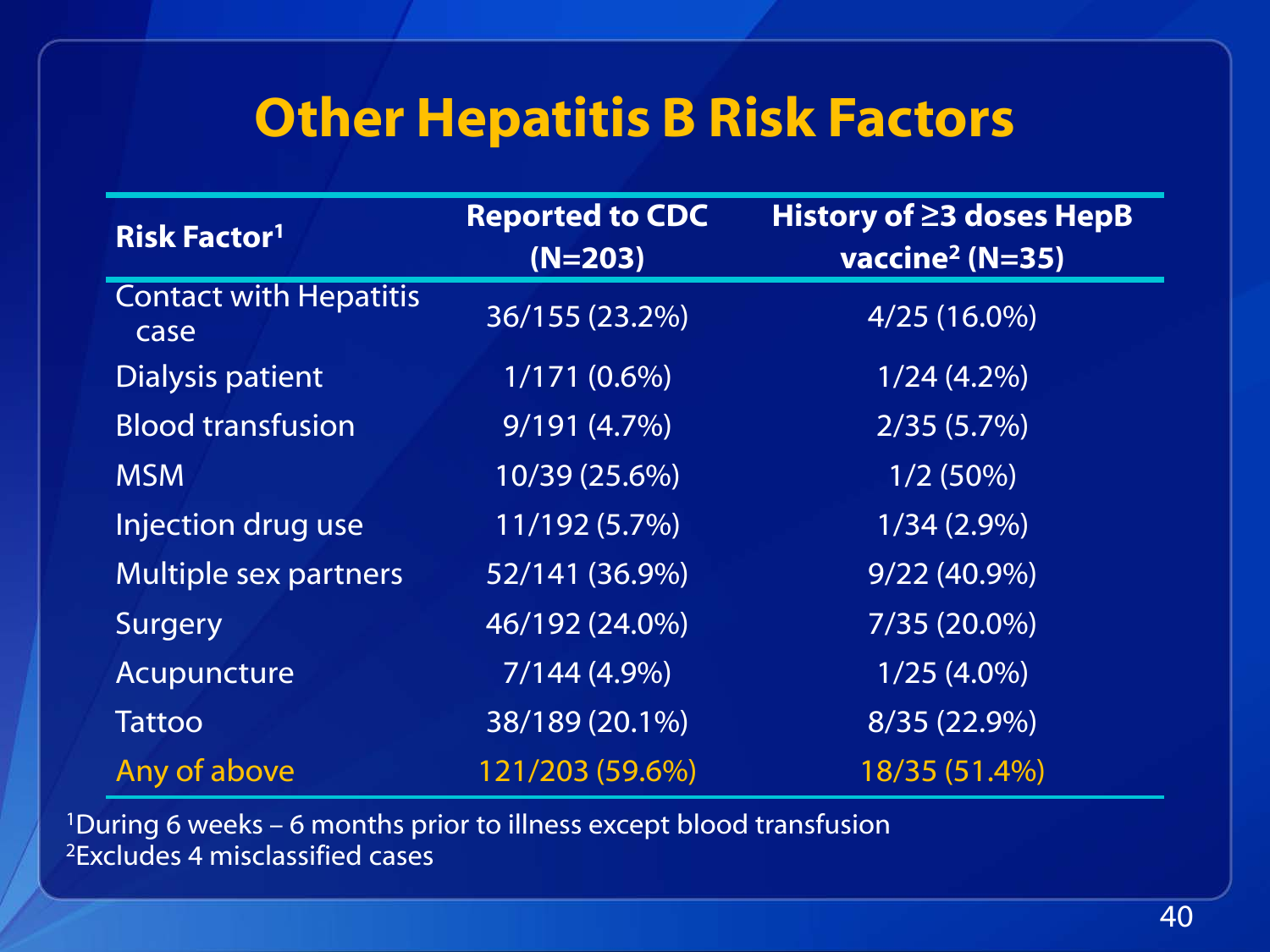# **Current Practices Survey**

□ Administered electronically to 580 listserv **subscribers in California**

 Predominantly infection control and employee health staff

## **One survey to be completed per institution**

 **Assessed current practices for ensuring healthcare personnel (HCP) protection against Hepatitis B Virus (HBV)** 

## **153 responses**

 $-39.3\%$  response rate<sup>1</sup>

1Based on denominator of 389 acute care hospitals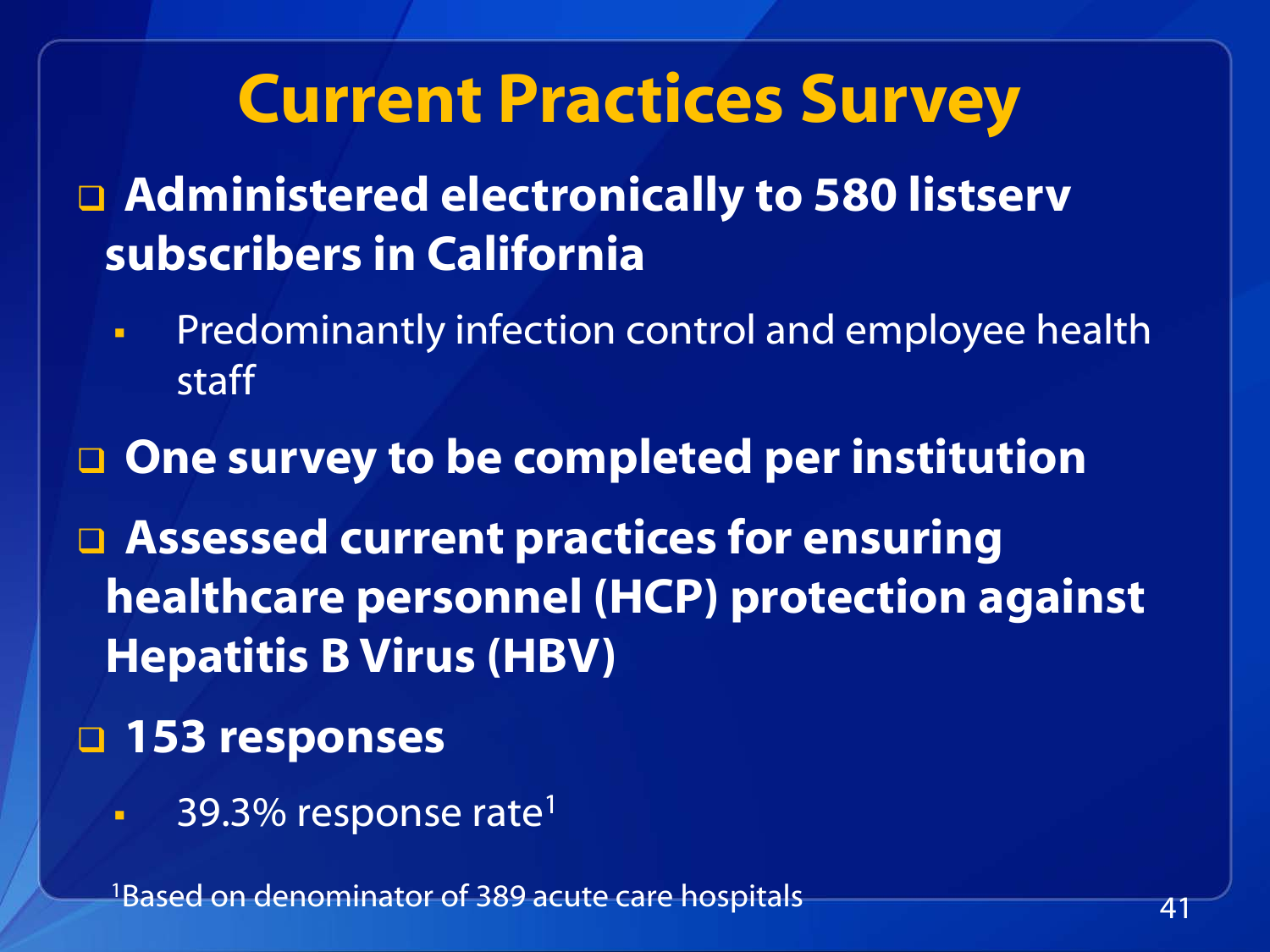# **Institution Classification**



State and Local Government Community Hospital

**Federal Government** Hospital

**Nonfederal Long Term Care** Hospital

**Hospital Unit of Institution** 

■ Other